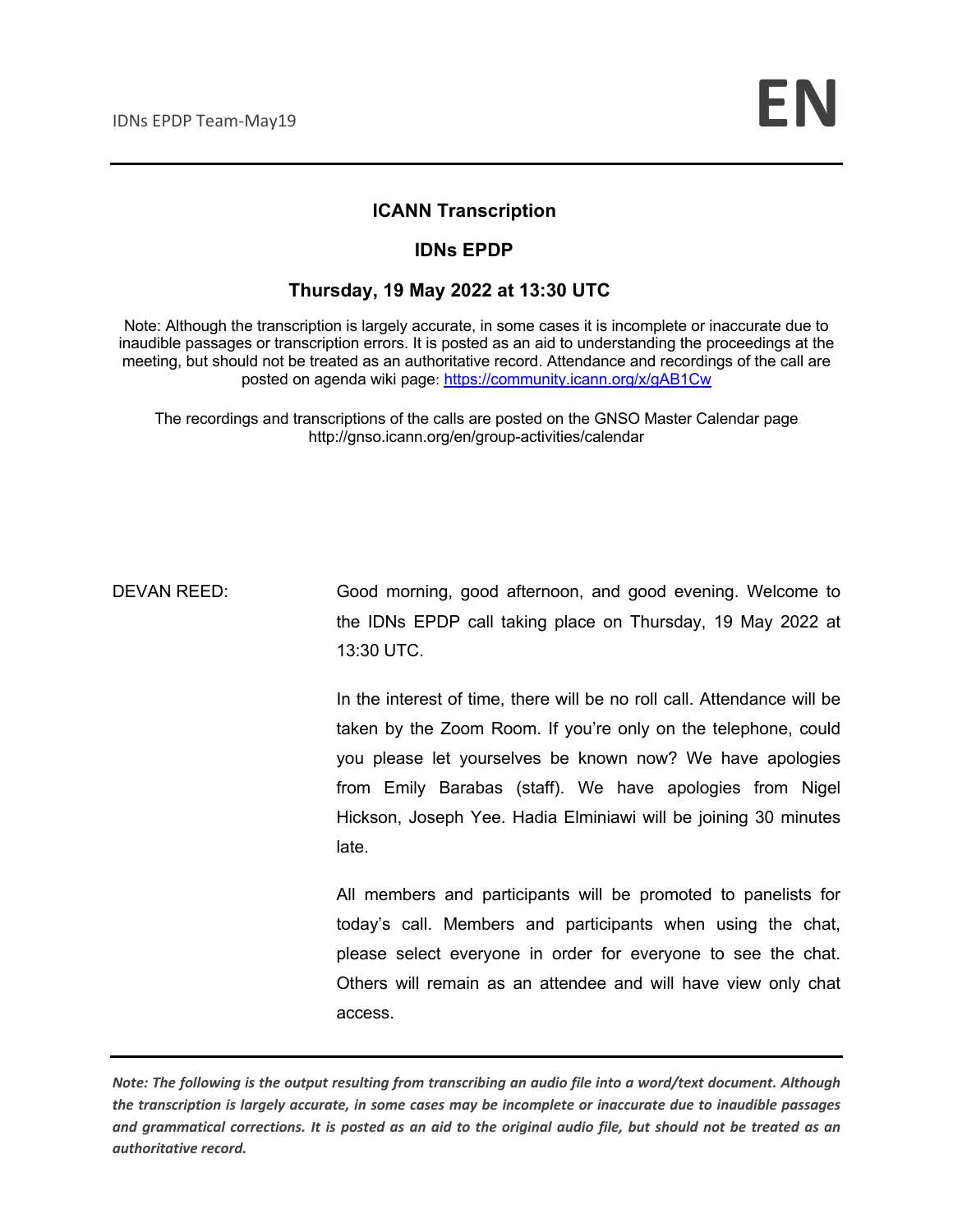Statements of Interest must be kept up to date. If anyone has any updates to share, please raise your hand or speak up now. If you need assistance updating your Statements of Interest, please email the GNSO secretariat.

All documentation and information can be found on the IDNs EPDP wiki space. Recordings will be posted on the public wiki space shortly after the end of the call. Please remember to state your name before speaking for the transcript. As a reminder, those who take part in the ICANN multistakeholder process are to comply with the Expected Standards of Behavior. Thank you. Over to Justine to begin.

JUSTINE CHEW: Thank you, Devan. Just looking for the unmute button. Okay. Welcome, everyone, to this call on the  $19<sup>th</sup>$  of May. I have the pleasure of welcoming Donna back to the call. But she's asked me to chair this particular call so I'm obliged to do that.

> Before we go on to the substance of the call today, let's have a look at the agenda. I'm a little bit disoriented today, too many things going on at work. Right. Okay, cool. Thank you. So, yeah. I'll make some announcements. I think there's a couple on the plate. Then after that, we will continue discussion on charter question D2. We started going through some of the background materials or background information last week. Once we've done with that, then we'll move on to charter question D3.

> I'd also like to note that we have now received the feedback from all three Chinese, Japanese, and Korean Generation Panels on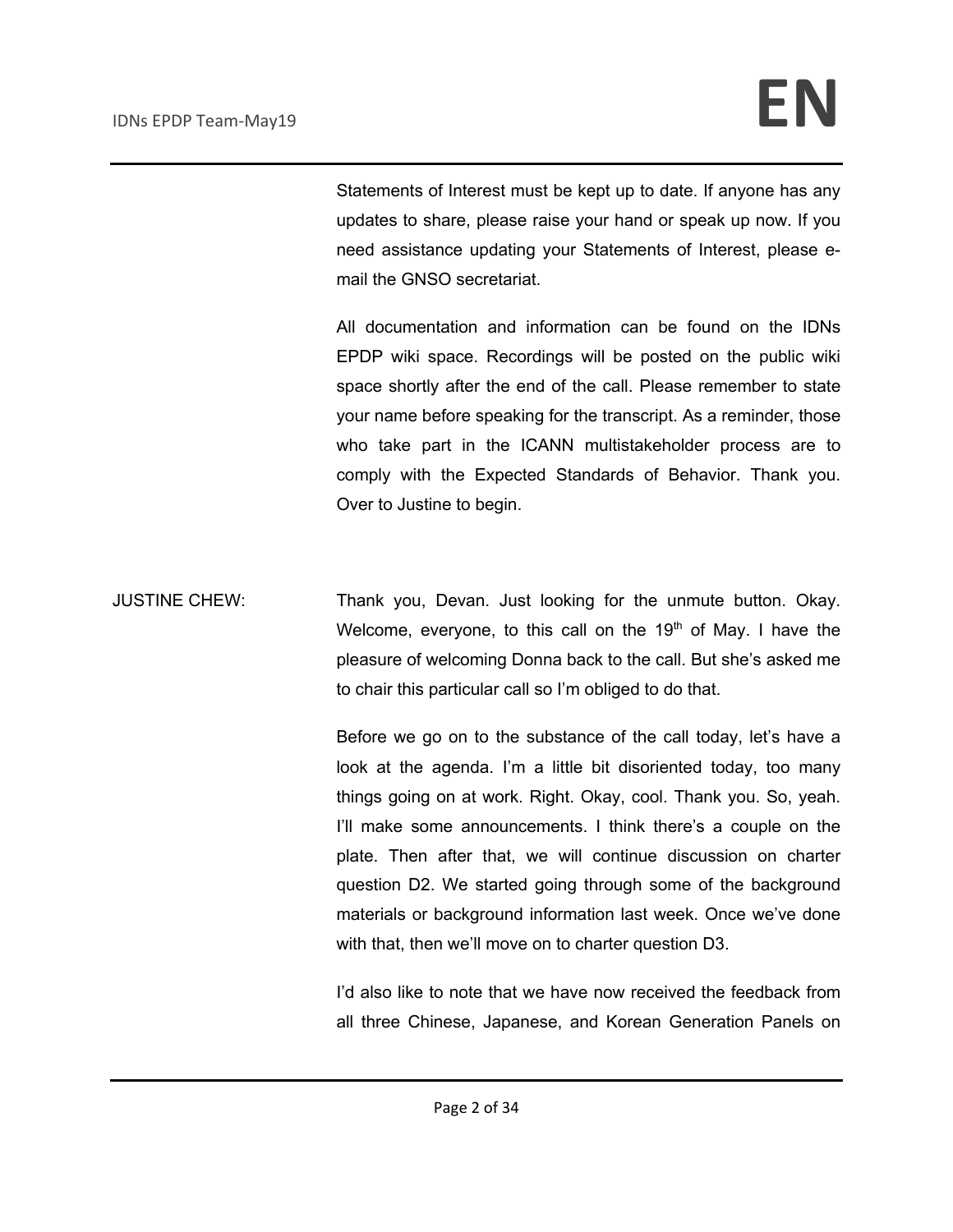the outreach to them regarding the single character TLDs in Han script. So, time permitting, we will have a look at what I believe is a consolidation of the replies that staff has prepared for us for our easier consumption. Otherwise, you've been looking at multiple documents, I guess.

Okay. In terms of the two announcements on the chair's updates, the first one is there's a last call for feedback on the draft text for charter questions A7 part 1, A9, and A10. I believe they are due tomorrow at the close of business. So once that happens, then the leadership team, with the assistance of staff, will have a look at it in terms of feedback. We'll have a look at what comes back in terms of feedback, and then we'll make a call if there's anything that we need to bring back to the team to discuss whether there's any objections or any proposal for amendments of the draft text. Okay.

The second announcement obviously, before I forget, is regarding attendance at ICANN74. So we know that ICANN74, the preparations are underway, the event itself is looming. I've been asked to remind folks that there have been at least two e-mails, I guess, sent out to the list. We might need people to respond to whether they are going to be attending the EPDP calls during ICANN74 in person or otherwise. Staff can correct me if I'm wrong. I believe that even if you're going to be participating remotely, you would still need to fill in the form and let staff know. Is that right? I understand that's what's happening with the other sessions as well. Can staff let me know whether that's the case? Or is it only people who—yes?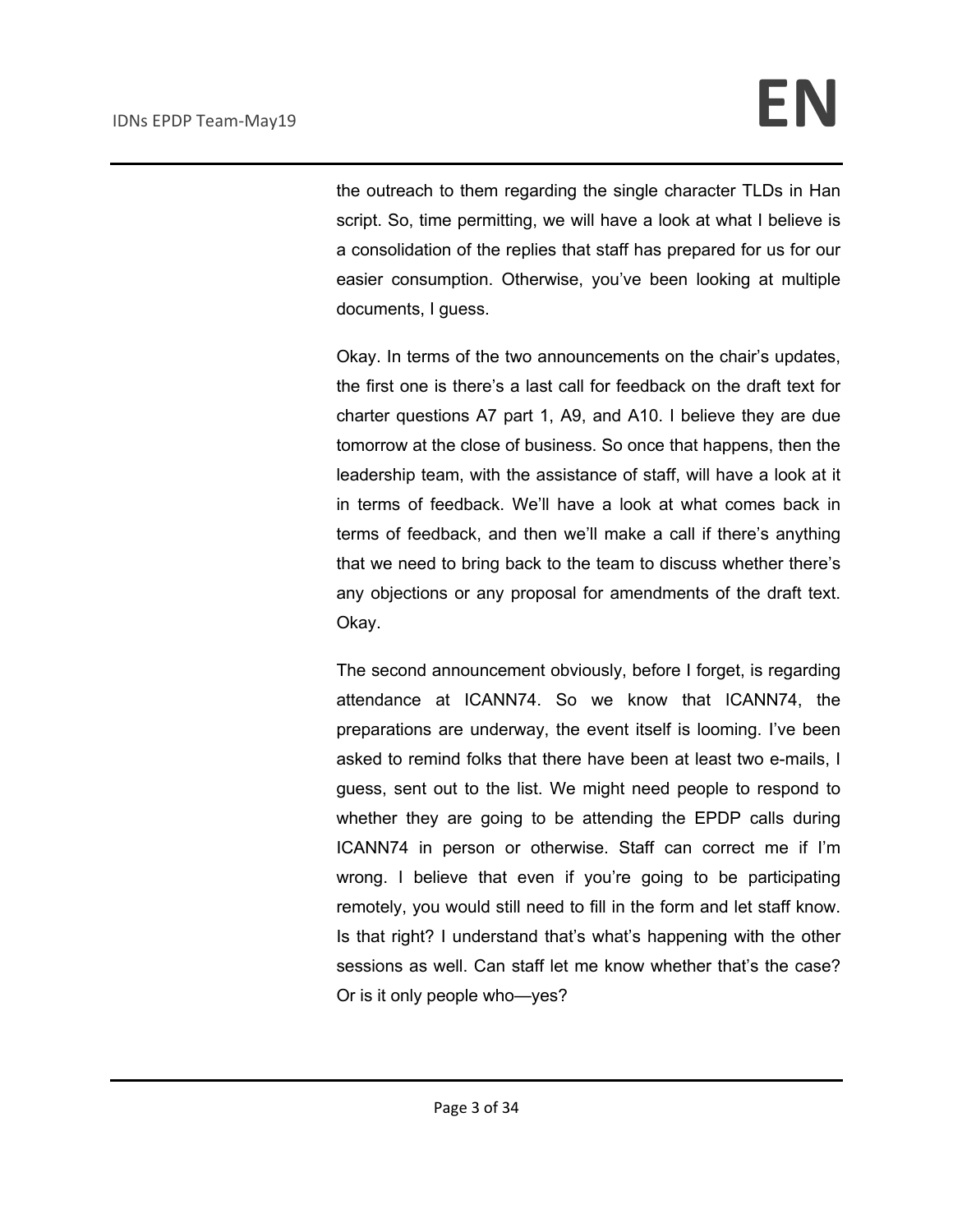# IDNs EPDP Team-May19 **EN**

- DEVAN REED: Thank you. For the Google Form, you can fill it out if you intend to attend in the room during ICANN74 in The Hague. Or you can just answer no to the first question, and that way, we just have a record of what we're looking for. Because when we're admitting people into the room, we want to make sure that all of you get a seat so that everybody can be an equal participant in person, and then everybody who maybe isn't a member might not get a seat in the room. Does that make sense?
- JUSTINE CHEW: Well, it does to me. Thank you, Devan. Basically, even if you're not turning up in person, can you please just go to the link to the form and just answer no to the first question? And then do all that. Okay? So thank you for your cooperation in that. Okay. So can we then proceed to the continued discussion on D2? So who do we have today to support on this? Steve?

STEVE CHAN: I just think indeed, it is Steve.

- JUSTINE CHEW: Okay. Go ahead then, Steve. Thank you.
- STEVE CHAN: Thanks. Yeah, I don't know if we know that. But Ariel is also an apology for today. So I'll do my best Ariel impression today. So as Justine noted, this is a continuation of the discussion from the last meeting. So as a reminder, this question is really about ensuring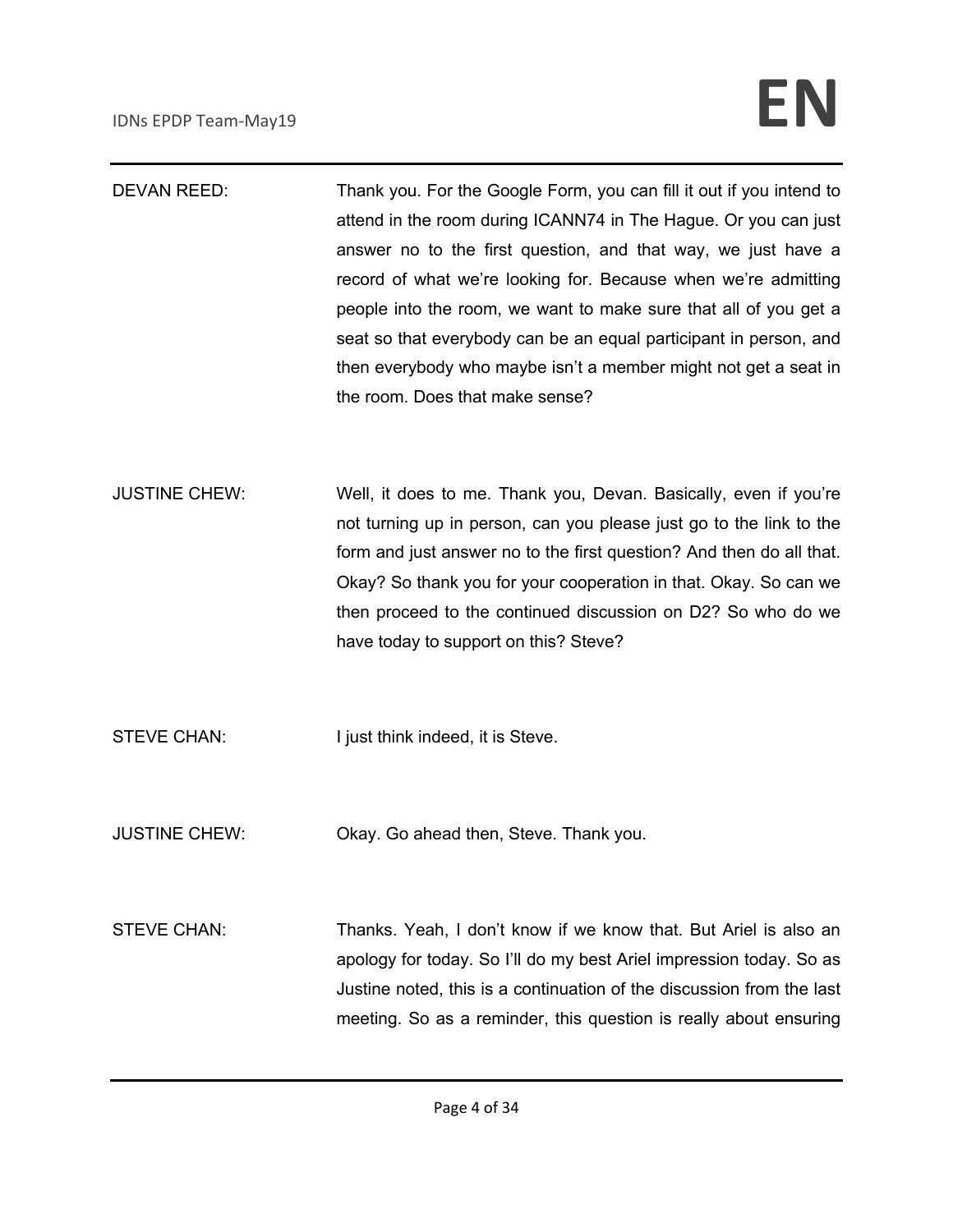that the same entity principle is maintained for gTLD and it's allocated variant TLD labels. And this is in relation to the registry transition process or changes control in the Registry Agreement, Emergency Back-End Registry Operator (EBERO), and then also the reassignment of a TLD as a result of a Trademark Post-Delegation Dispute Resolution Procedure or TM-PDDRP. Quite a mouthful.

So you'll see at the bottom, it says that there is an implicit dependency with D1a, should each TLD label be subject to a separate RA with ICANN. And if you recall, the preliminary outcome for this group is that there should be a single Registry Agreement with additional provisions or specification or whatever the case may be to link the primary label and all of the variant labels under that single agreement. So that's the question and a little bit of a context and implicit dependency, as it says here.

So on the next couple of slides, what you'll see is all the things that Ariel went over last week, and I'm inclined not to go over these unless there's questions about that. But you'll see all—well, not all the details but some of the pertinent details about the registry transition process, a little bit about the nuances about how it could happen, why it would happen, the different variations in what can trigger. This one, the slide is about sort of the high-level process of what it would look like.

Then again, they're slides about the EBERO. And I will pause on this one for a second. Actually, we'll talk about the second because I think this is one of the elements that actually raised questions last meeting. Again, I'm not planning to go over this in detail, but we can of course go back to it if we want to get a little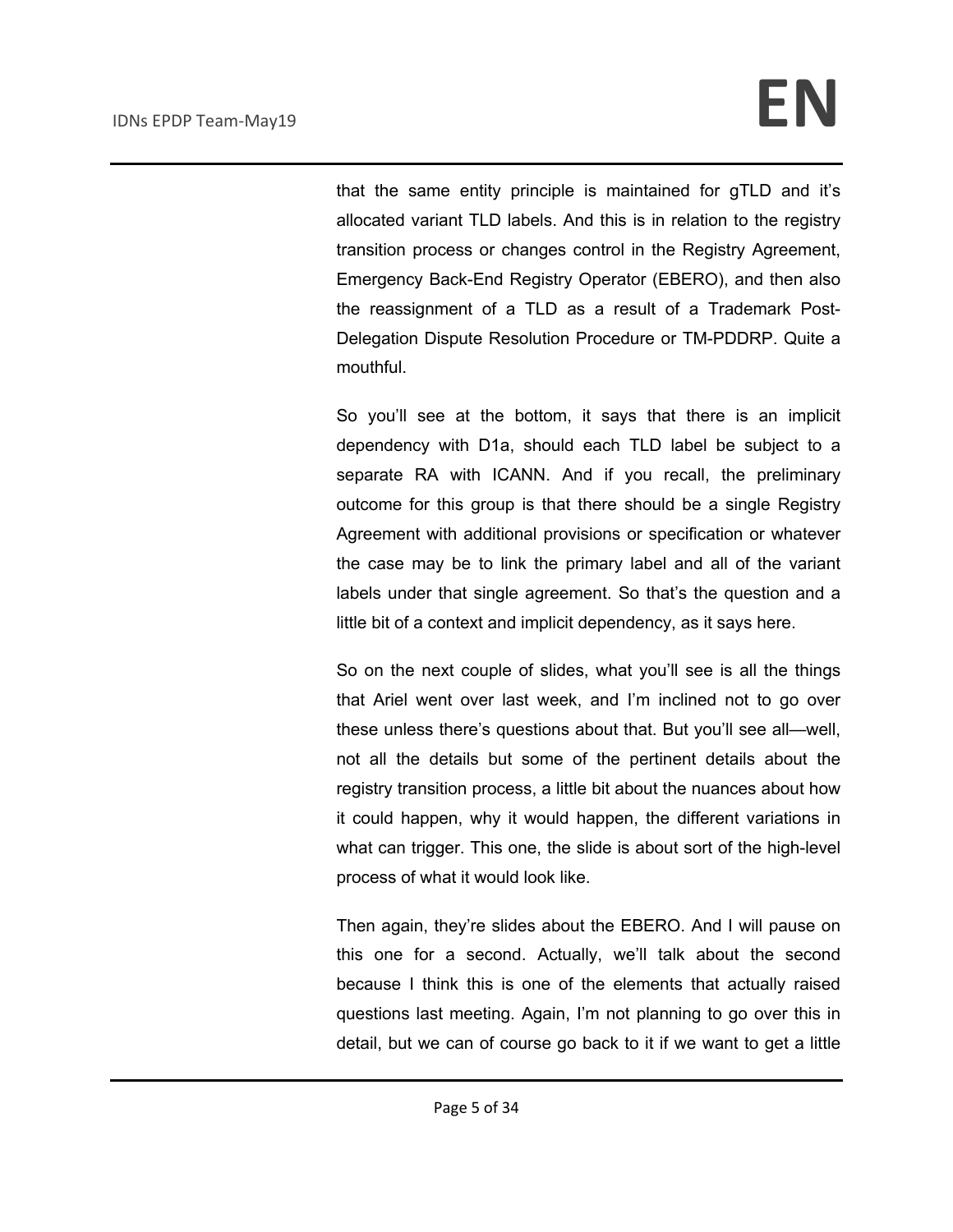more detail about any of these processes. And more things about the EBERO. Then lastly about that trademark dispute.

So, the discussion, I guess this is actually more context, really, is that SubPro had recommended that the variants must be linked contractually and it should be considered a persistent requirement, meaning that if there's a change in hands on the TLD, all the variants should also go along with the TLD. And then it actually said specifically that this would impact gTLD registry transition procedures, including EBERO.

Then for the context, and again, as a reminder is that this EPDP is preliminarily saying that they want to provide further detail in saying that all of the primary string and the variants should be considered a single or captured under a single Registry Agreement. Then the staff paper context here, it assumes sort of the same things that all variants in the set should follow the same process for changing control based on the atomic principle, I suppose. So just move on to the next slide and we'll obviously open all this up for discussion.

The question really is how to maintain the same entity principle in the event of a registry transition process with respect to each of the three types mentioned: registry transition process, EBERO, and TM dispute resolution process. I don't know exactly the acronym. But what I really wanted to get to was the question that was raised in the last meeting. It was about whether or not the EBERO process would be triggered for a variant string that a registry operator wants to intentionally retire. The concern, I think—and I believe it was raised by Maxim. Of course, please correct us if we interpret it incorrectly—is that if the EBERO was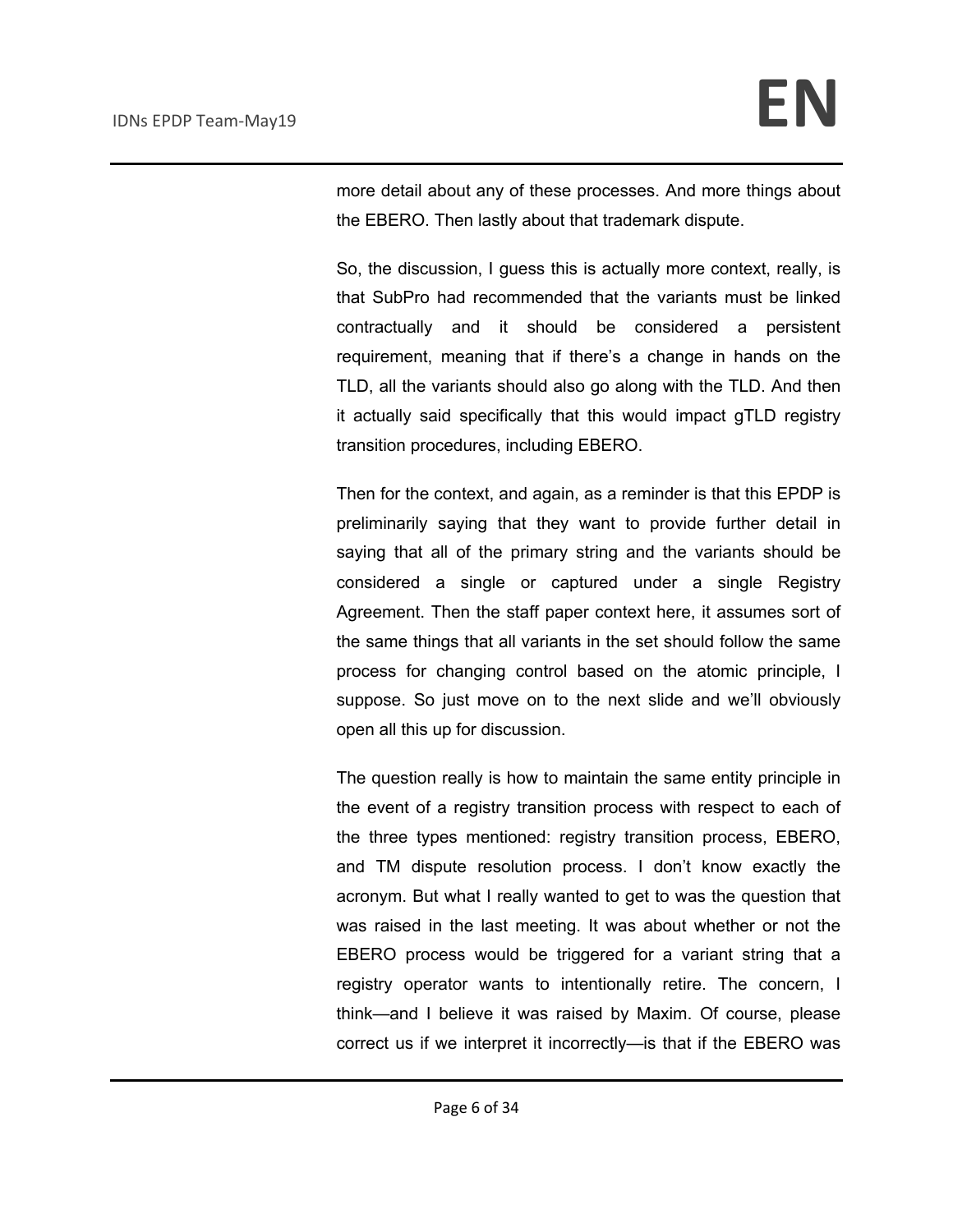triggered intentionally for a variant that just a single variant, which can be amongst many variants, that the registry operator want to retire, that it shouldn't automatically trigger EBERO for all the main string and then variants that the applicant want to maintain. They shouldn't all be triggered by the intentional retirement of a single variant. Thanks for confirming that we've understood the potential concern.

So what staff did was we checked in with our colleagues in GDS. What we've learned is that the EBERO process is actually not triggered when it's an intentional or planned removal or retirement of gTLD. There have been retirements to date. But from what we've learned from GDS, it's always been brands or where all the second level domains are registered by the registry itself or affiliates. Yeah, there's been a single case of intentional where they actually triggered the elements that would trigger EBERO. So you're right. That one was a single one where it was intentionally triggered. But our understanding from GDS is that it's a controlled process when a TLD is intended to be retired. So what is done is there's an analysis essentially to understand the timeline and relevant steps and safeguards that are needed to make sure that a retirement of a TLD is done in a controlled manner. I guess that's the takeaway that we got from our GDS colleagues is that the EBERO got triggered in single case intentionally by the .web registry as we understand it, but in every other circumstance where TLD has been retired or moved, it's been via this other process where it's carefully considered by internal teams and with the registry to make sure that it's done in a controlled manner. And that it's been in cases where there are essentially no second level registrations other than for the top-level registry operator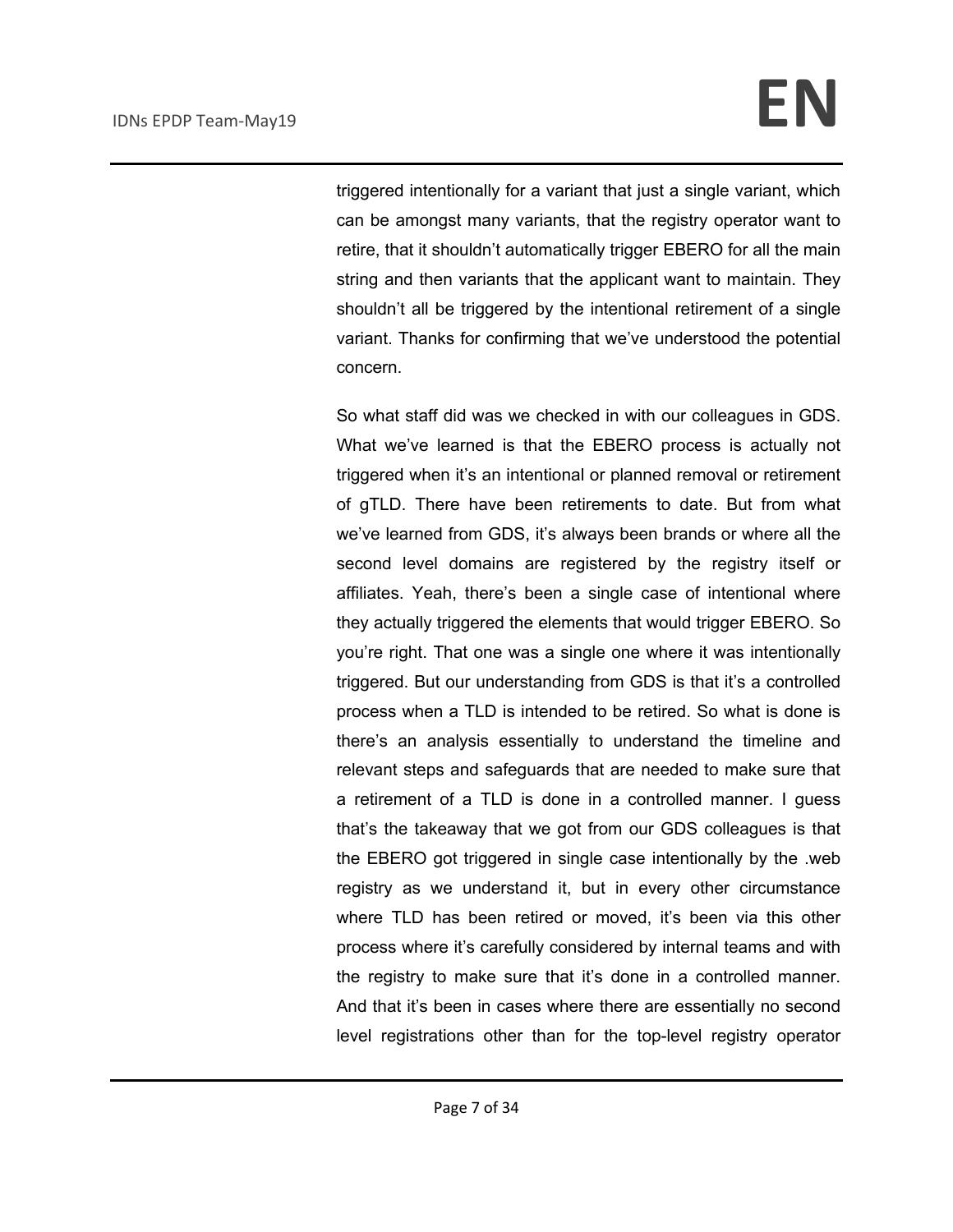itself. So I've been rambling a little bit and I want to make sure I turn it over to, I guess, Justine and the group for questions. Oops, sorry.

JUSTINE CHEW: Right. I see Sarmad's hand. Sarmad, go ahead, please.

SARMAD HUSSAIN: Thank you Justine. Just to add to what Steve was saying there is also one additional requirement which is now part of SubPro, which says that if you have a second level domain registered under a TLD and that would apply to variants of second level as well, then that particular label under the TLD variant must be also registered to the same entity. In the case of EBERO when the change—so suppose if we have a label, my name under the TLD variant, and there is no other registration of my name under any of the other TLD variants which are delegated. And this particular TLD variant is getting retired. My name dot TLD will actually go under EBERO and under another registry operator's control. And then if we split this in the context of EBERO, there is a possibility that my name can actually be registered by some other registrant in the remaining TLD variants which are still delegated. So that in case we allow for this splitting, some mechanism would also need to be, I guess, put in place to make sure that if there is S1 registered under T1, then S1 under T1 TLD variant should only also be registered to exactly the same registrant. Again, as I said, that's also one of the requirements or one of the recommendations in SubPro. Thank you.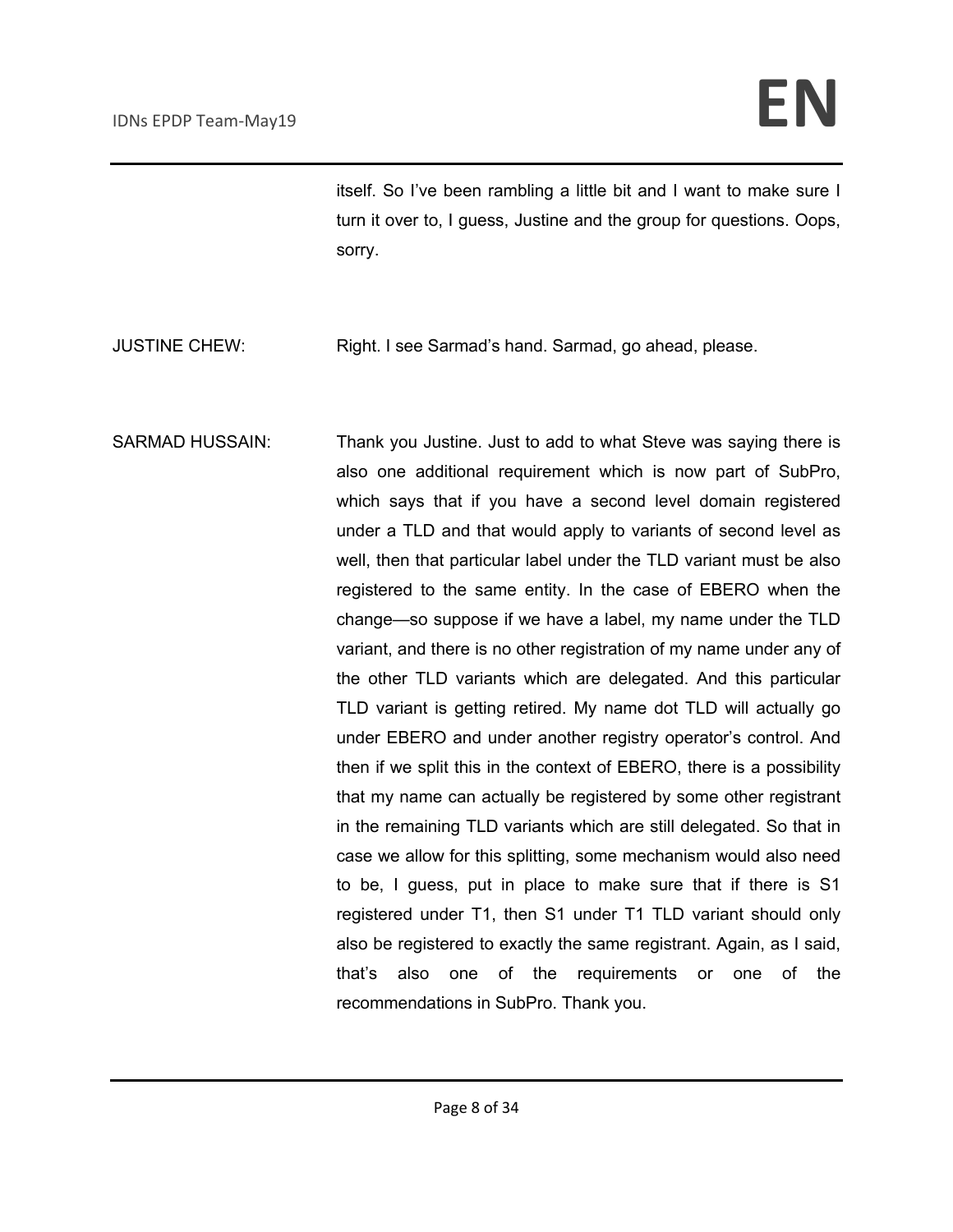JUSTINE CHEW: Thank you, Sarmad. Does everyone follow what's been being shared? I think essentially, we're trying to maintain the same entity rule. Does anyone else have any questions regarding what has been said? I wonder if Maxim has got any supplementary comments. Not to put you on the spot but if you do, then feel free to raise it. If not, then can I ask—okay, I see Dennis's hand. Dennis, go ahead, please.

DENNIS TAN: Thank you, Justine. Just to get, I guess, the ball rolling in the conversation, because what Sarmad just painted to us is an interesting case. I'm not sure whether he put that into the context, whether it was an intentional retirement goes to EBERO or something different, but I think I get the gist of his example. The purpose of the EBERO is to maintain the critical functions of the DNS, and that's to maintain certain domain name registration's life, if you will, but they will not take new registrations and they do not apply rules that might have been in place with the original registry operator. So the example that he's posting is one where you have a variant under the one that is under EBERO no longer in control with the original registry operator, but you have the original registry operator still operating subset of the variant set and applying the certain rules and what have you. And there could be a case that you have the domain names. We're not talking about variants at the top level but variants at the second level that can be registered that would otherwise be subject to same entity principles by the registrar and the registrant, and then you have— I'm not sure whether it's an edge case or not-a case where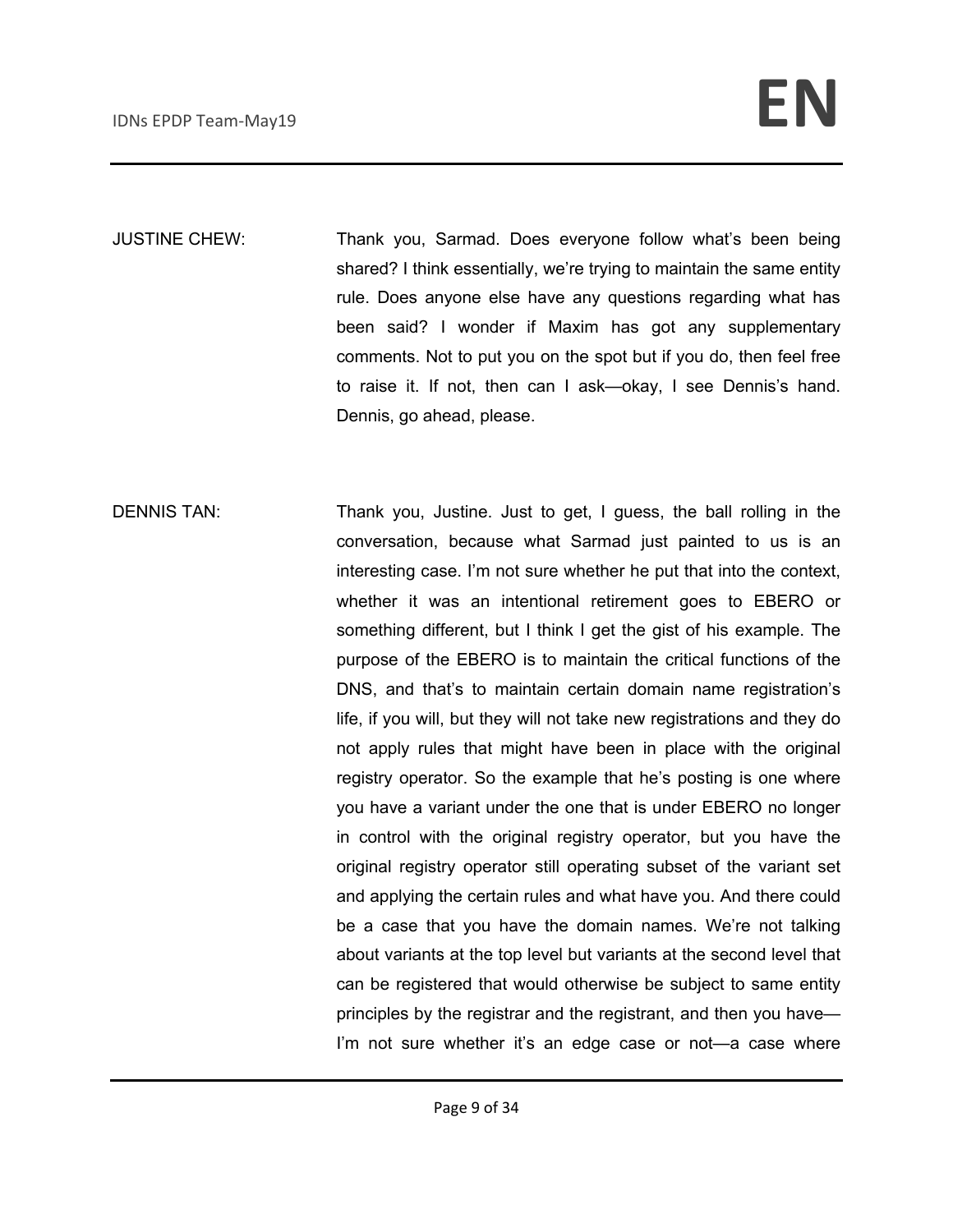domain names that should be deemed the same and expected to behave somewhat consistently. Now, they are registered by different or they're not longer required or subject to the same rules if they would have been under the same registry operator.

I know I'm going around circles and trying to make sense as I'm going through. But I wish we had a whiteboard here so we can paint the whole picture. I get to wonder … I do understand the concern here that where you split domain names that would otherwise have been treated as variants and subject to specific rules or policies that we are trying to figure out. You have, again, a set that is a split because of the EBERO case. I wonder if that's an edge case or that's very possible under the new reality that accepts variant TLDs and domain names and so on, so forth. So, I'm going to stop there because I'm just trying to make sense of it. It's very complex, but I appreciate the concern, which is trying to process all of these in my head now. Thank you.

JUSTINE CHEW: Thank you, Dennis, for the intervention. Look, folks, I'd love to try and keep the conversation simple so that people don't get lost. In a sense that can we try to consider EBERO separately in terms of a controlled retirement as opposed to a forced retirement by way of a trigger or something? So I think maybe the discussion should focus more on what is expected in terms of the controlled retirement through EBERO rather than the forced one and see whether the forced one really is really like an edge case where do we really need to consider that possibility. I see Maxim's hand up first. Maxim, go ahead.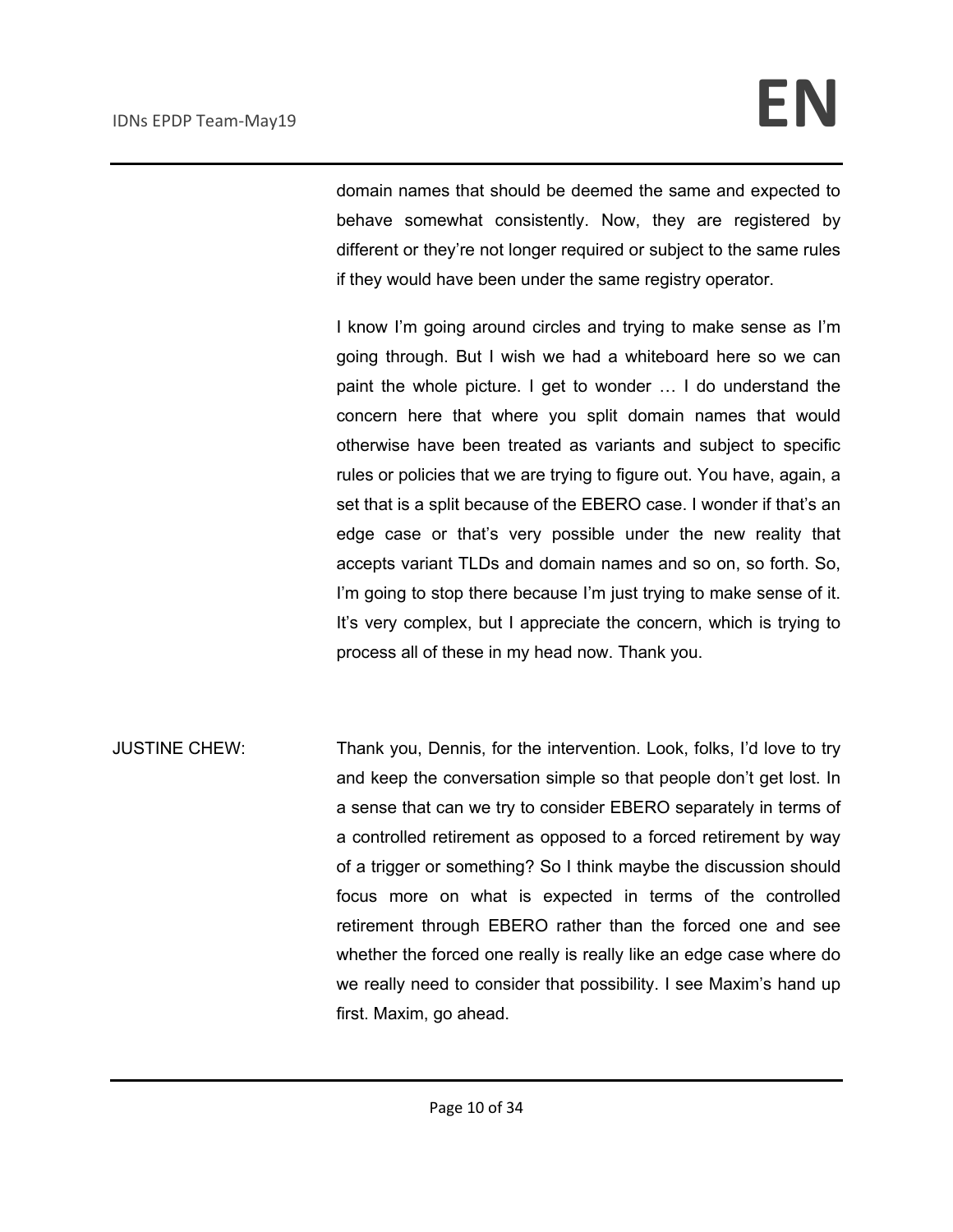MAXIM ALZOBA: First of all, I'd like to underline that EBERO is unlike usual registries created with ICANN. If they do not care about policies we have for registries, first of all, it's not a normal registry. It's not a registry at all. It's an emergency operator.

> The second, if we cannot change something which is frozen inside of EBERO, what we can do is to apply the requirement for all variants of those frozen strings to be in the same hands. So only the same entity which is in the registrant record of those frozen domains should have all others. Or if it's not possible, then all other variants are not accessible until that frozen item dies with the TLD after EBERO process.

> I think it's quite simple. If you can't change something, then you try to copy its features. And even if you give all the variants to EBERO, they do not follow registry policies or ICANN policies for registries. So it's even worse. Thanks.

JUSTINE CHEW: That's an interesting observation, Maxim. Thanks for that. Donna, please go ahead.

DONNA AUSTIN: Thanks, Justine. When I have the mic, I'm just going to thank Justine and the team for keeping this process moving while I've been out of pocket for a couple of weeks. I'm still not fully caught up. So that's why I've asked Justine to continue managing the process while I get back up to speed. And please bear in mind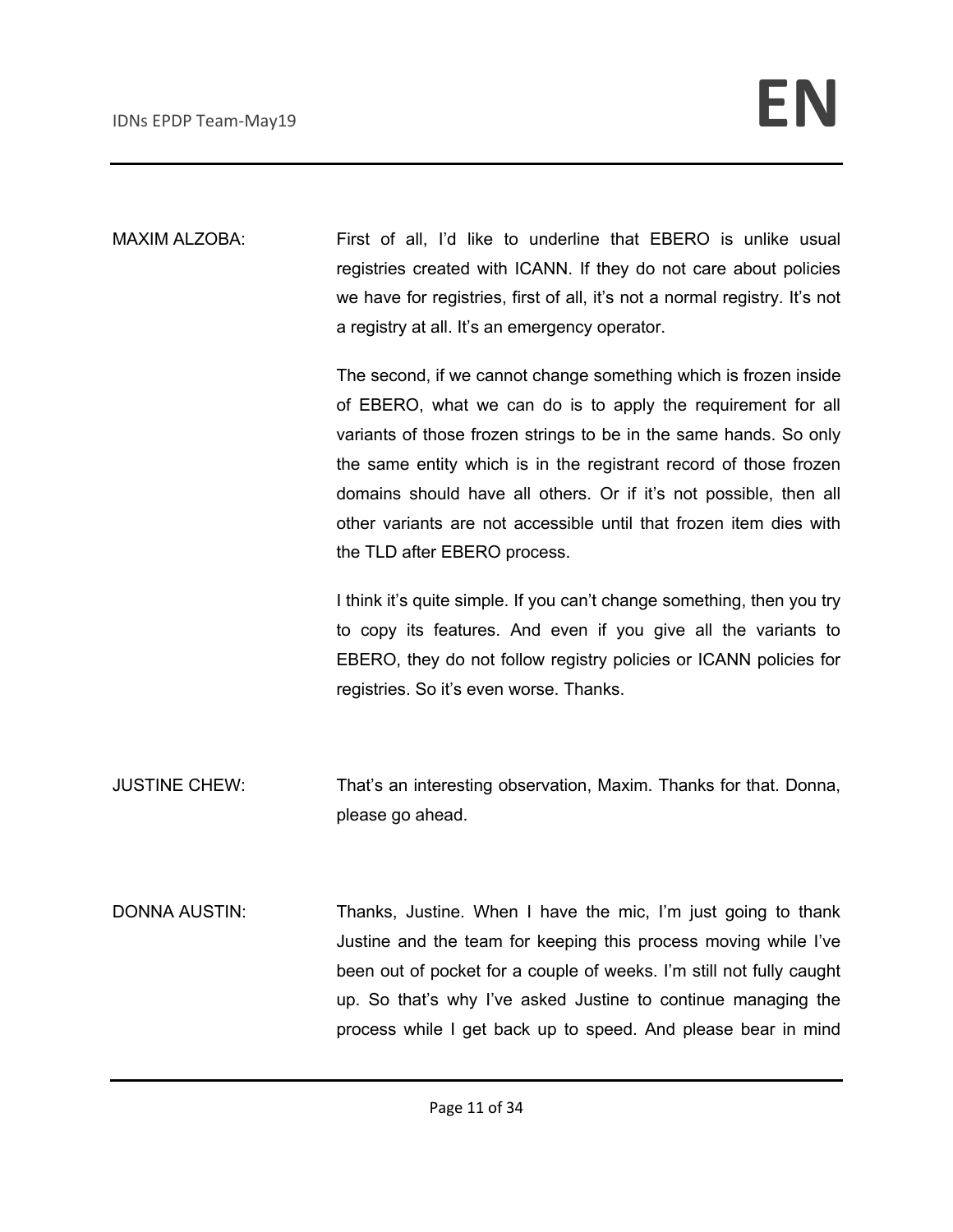that I am trying to get back up to speed so I may have this wrong. I think it's correct. We need to separate the retirement of a variant from the EBERO process. And I think if a registry operator that has a group of variants and they want to retire one of them, that's a very different conversation to talking about EBERO. So if the gTLD and its variants that operate under one Registry Agreement, there are reasons that the EBERO process would be triggered.

And if I look at the .web case, even though you could say that it was voluntary, that the organization voluntarily went into EBERO, the primary reason was financial, that they did that. But most of the reasoning that EBERO is related to the ability of the gTLD operator to operate the TLD, and I would think that we have agreed previously that, as it says here, there's one Registry Agreement for the variant and its TLDs. I couldn't imagine a situation where just one of the variants would trigger an EBERO process, it would have to be the gTLD and its variants that fall into that category and it must have not complied with some element of the Registry Agreement to end up in EBERO. It sounds like to me that we are confusing two concepts unnecessarily. So the retirement of the TLD, whether it's a variant or otherwise, is a quite different conversation to something that triggers an EBERO process. I'm sorry if I've made that more confusing. Thanks, Justine.

JUSTINE CHEW: No, that's fine. Michael, please go ahead.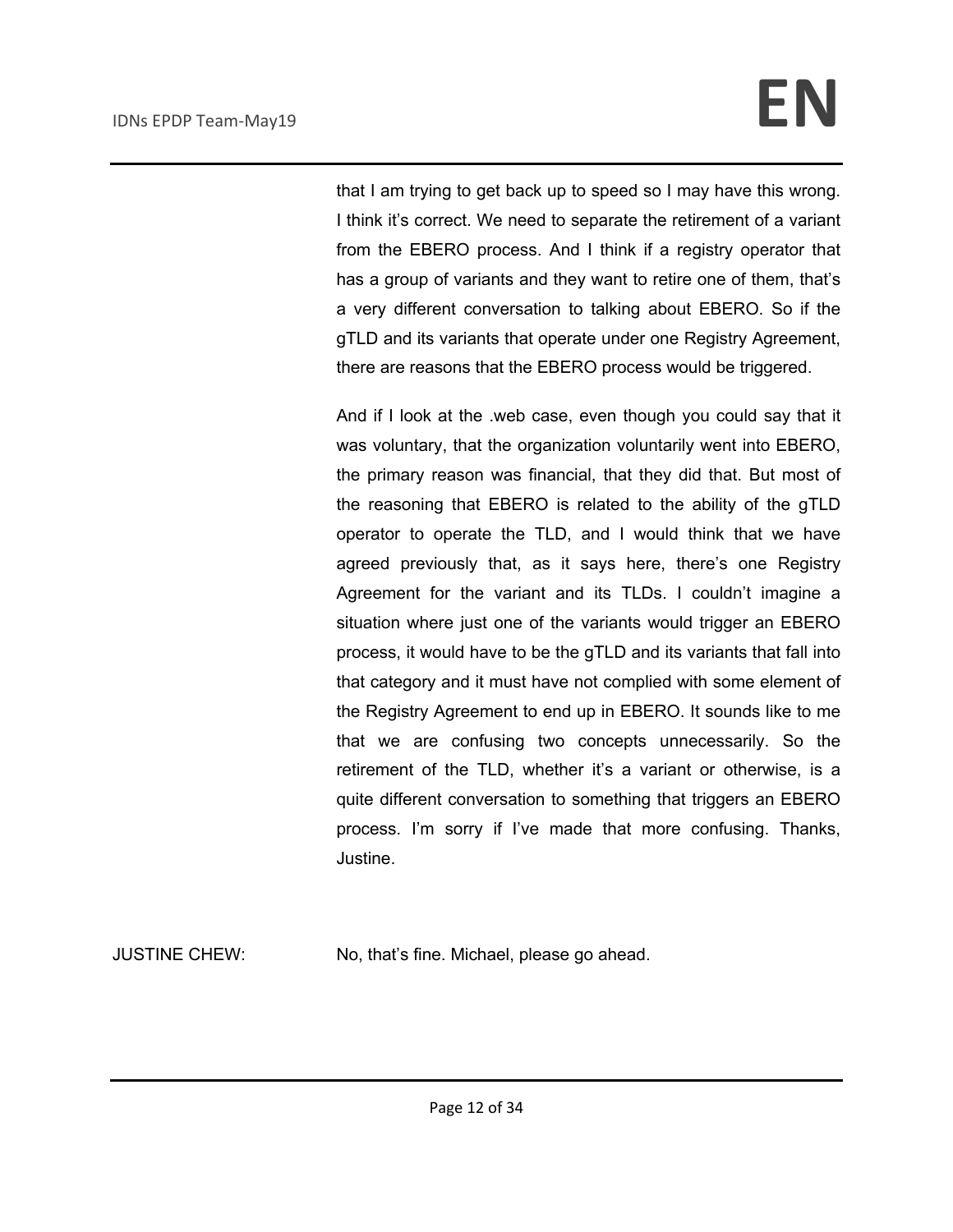MICHAEL BAULAND: Actually, Donna, I don't think it was confusing. It was right on the spot. In my point of view, I actually wanted to say something very similar. I think we can keep it simple and do not need to consider a special case where intentional retirement of variant TLD needs an EBERO. If you just want to retire one of your variant TLDs, you can just retire them normally and just have it at the end of the retirement process, have it removed from the root zone. There is no need to go into EBERO to retire your variant TLDs.

> So if you do go to EBERO, as Donna said, it's usually because you have some problems keeping up running the TLD, even if it's just for the remaining weeks or whatever. So in this case, if you do go to an EBERO, all of the variant TLDs should go into EBERO because you've got a problem. And if you do not have a problem, you certainly retire it normally. So that's why I think don't do special cases with retirement. Just say that if a variant TLD goes into EBERO, all of the variants go into EBERO without exception. Thanks.

JUSTINE CHEW: Thanks for that, Michael. Satish, go ahead, please.

SATISH BABU: Thanks, Justine. I generally tend to agree with the previous interventions. For me, a planned retirement of a domain name should not at all trigger an emergency procedure. So a planned retirement should be smooth and we don't even have to refer to EBERO. I also agreed that if the EBERO was triggered on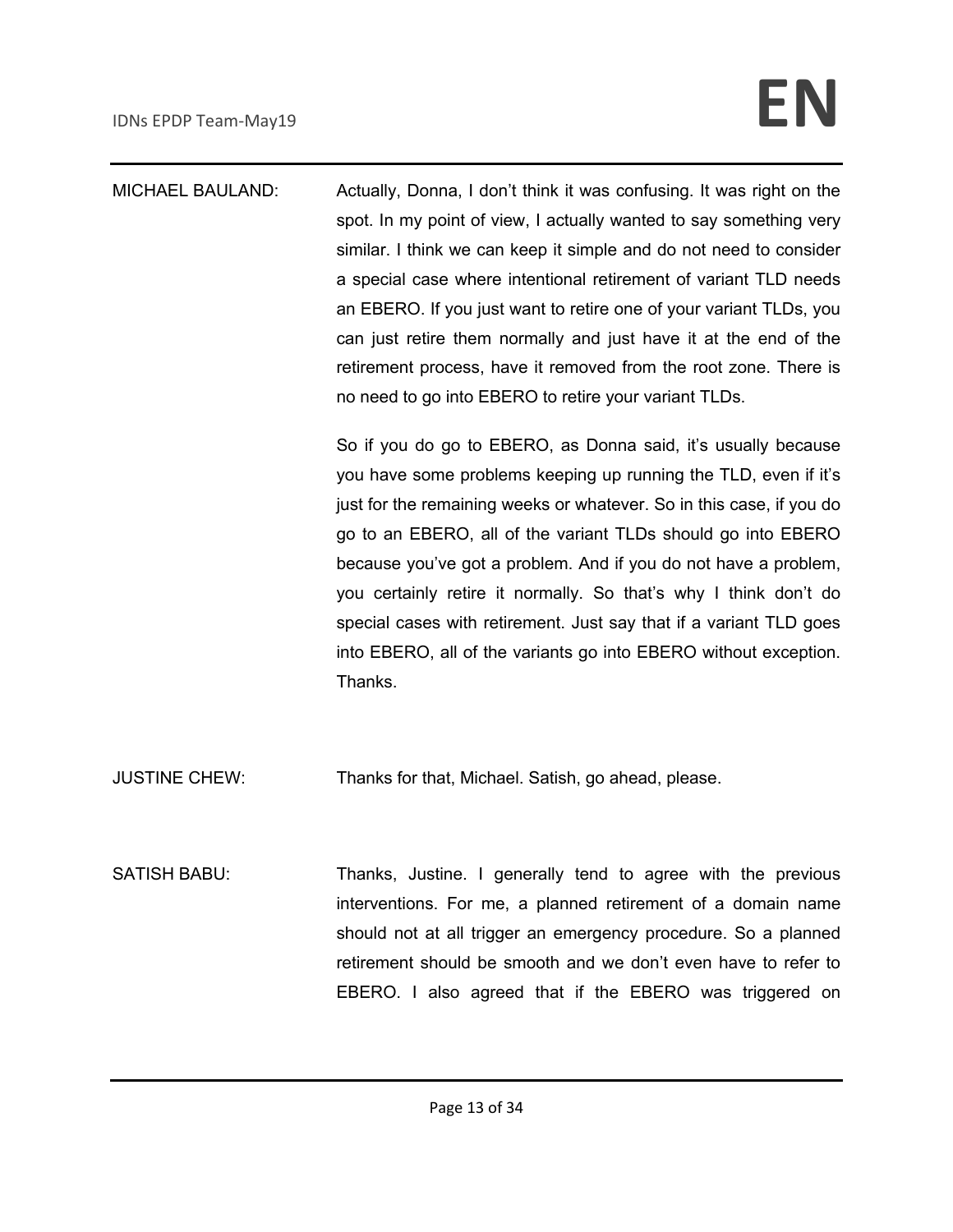account of some kind of breach or voluntarily, then, as was just stated, the entire domain label set should move over. Thank you.

JUSTINE CHEW: Thank you for that, Satish. Any more comments? I think what I'm hearing, at least from a few people, is consistent opinion that we should maintain the same entity principles. So if one variant goes, then the other variants in the whole set also go together with that particular variant. That's putting it simply. Basically, just maintaining the same entity principle.

> Does anyone else want to agree or have a different opinion? I am not seeing any hands or any other messages in the chat. So I can assume that the team is more or less in agreement and we can move on. Okay. I think we have a winner. Can we move on to charter question D3, Steve?

STEVE CHAN: Sure. Thanks, Justine. Moving on to question D3. It's a pretty short and simple one. We'll see if the discussion itself is simple. But the question is quite simple. So it's again about maintaining the same entity principle. So that's asking, "What are the operational legal impacts to the data escrow policies, if any?" Like I said, a short and sweet question.

> Like usual, we have a little bit of context and background. This PDP has impacts and considerations from a number of different processes and that applies here too. So the background here is the what: it's an act of storing data with a neutral third party, and it's intended to help guard against registry or registrar failure.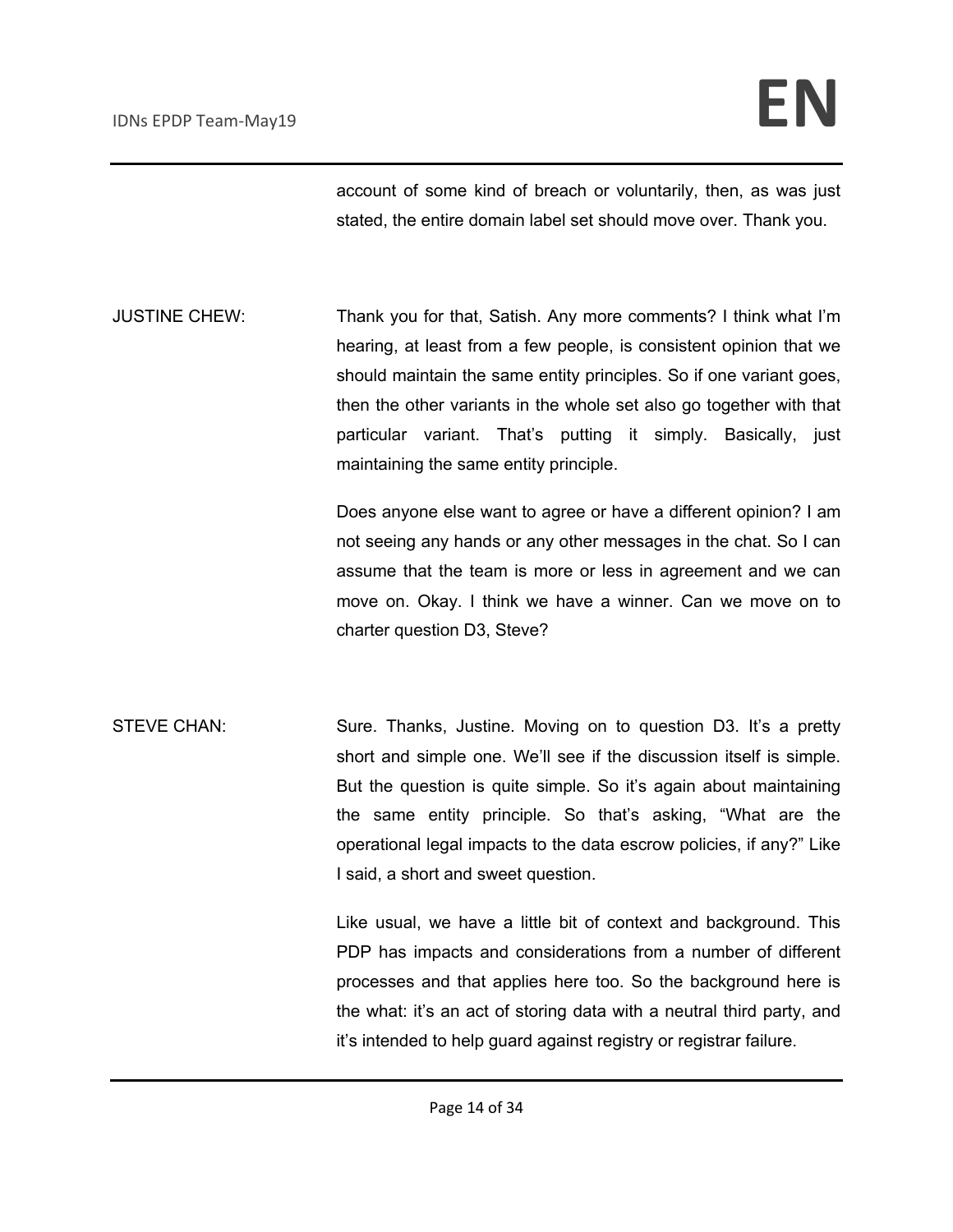So that also touches the why. So it enhances the stability of domain name registrations in gTLDs and essentially makes sure that there's a backup copy of the registration data. So it ensures that that data is never at risk of being lost or inaccessible because it's backed up.

The how is that it requires all gTLD registries and registrars to contract with the data escrow provider. The timing of this is that they must do a full deposit of data on each Sunday, and then partial deposits on all other days when there is new data to be deposited. And then that cycle starts again on each Sunday.

So the Registry Agreement has a specification too that provides data escrow requirements. And then the Registrar Accreditation Agreement also has a requirement section, and that's 3.6. So the staff paper had made an assumption that, essentially the data escrow requirements would automatically be required for each variant of the set because the assumption there was that each registration of a variant would be treated as an individual application and then delegation and be considered like any other registration of a top-level domain. So the natural assumption in that case is that the data escrow requirements and policies would naturally apply because it's each individual delegation to the root and an individual agreement. We know that the interim or preliminary agreement from this group is that it's actually the primary and variants would all be considered a set under a single agreement.

So the question for discussion is, since the EPDP is preliminary recommended that each gTLD and its variant labels, if any, are subject to a single Registry Agreement, is there any reason that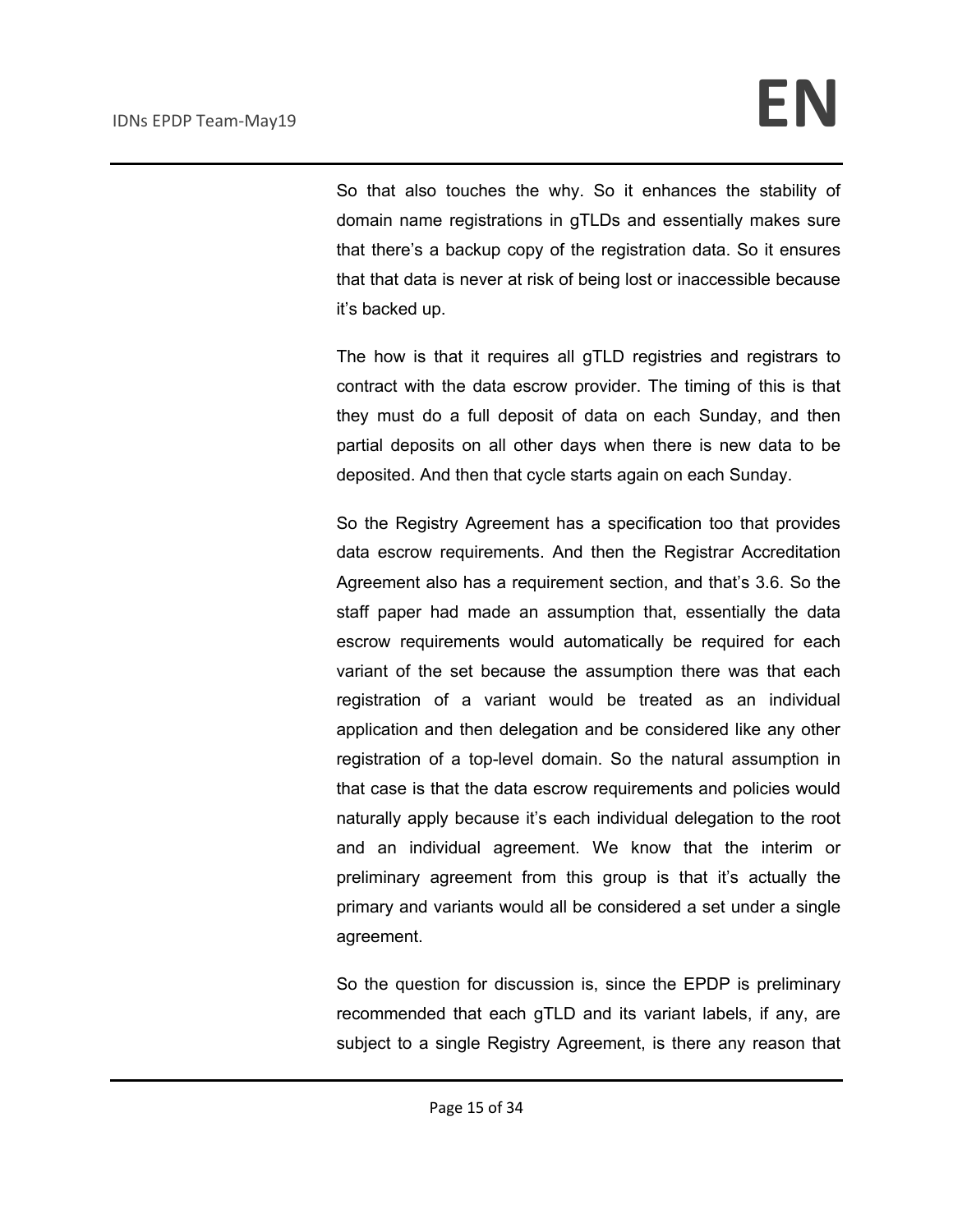the data escrow policy and requirements for gTLDs would not apply to the variants and/or would there be any adjustments needed to account for the possibility of having variant labels? So essentially, is there any reason why the data escrow requirements would not apply to the variances a central question here? So I'll stop there and pass back to Justine. Thanks.

- JUSTINE CHEW: Thanks, Steve. So, does anyone have any comments? I'm wondering whether it's the answer, it's as obvious to me as to anyone else. Maxim, yes? Please go ahead.
- MAXIM ALZOBA: Actually, which particular EBERO is approved, the question is in hands of ICANN because to pass the backend test—yeah, actually, it should be just a notice that all TLD which are in the same variant set should have agreements with the same escrow operator. There is nothing on technical side, it's just operational and bureaucratic thing, and it's quite simple.
- JUSTINE CHEW: Okay. Thank you. Satish?
- SATISH BABU: Thanks, Justine. So I have a clarification question here. I know that the infrastructure level, each variant is an independent TLD. So they are automatically kind of handled as was stated here. But I also note that the actual date of activation of variants could be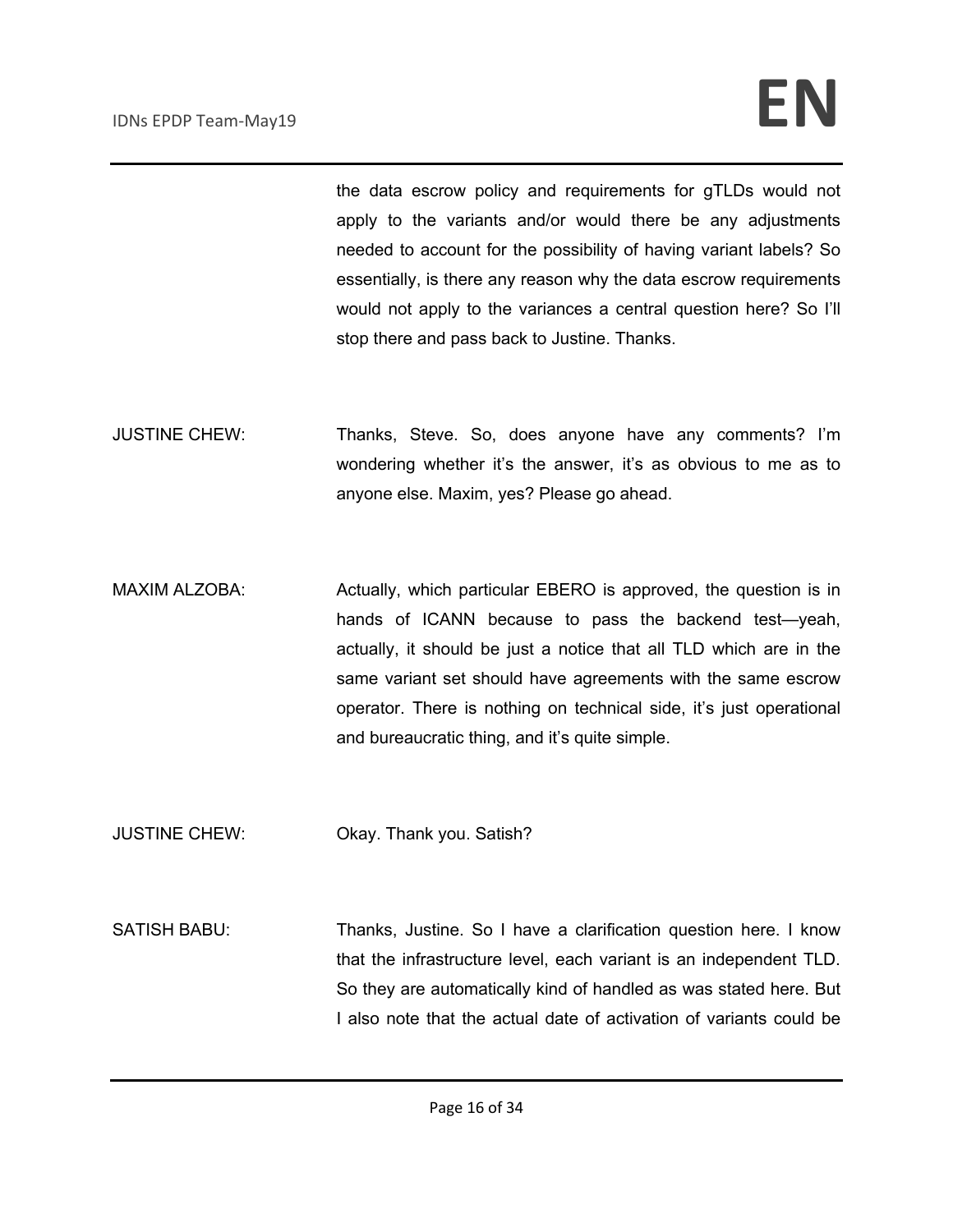|                      | different from the primary label because maybe it is applied for<br>later. So I'm not sure what is the final use of this data? If the final<br>use of the data requires that the entire set be treated as one, and<br>you have different life cycles for different variants, then I'm not<br>sure whether there is a problem there. But my question is,<br>basically, what is the end use of this data? Thank you.                                                                                                                                        |
|----------------------|-----------------------------------------------------------------------------------------------------------------------------------------------------------------------------------------------------------------------------------------------------------------------------------------------------------------------------------------------------------------------------------------------------------------------------------------------------------------------------------------------------------------------------------------------------------|
| <b>JUSTINE CHEW:</b> | What is the end use of the data? Is that the question?                                                                                                                                                                                                                                                                                                                                                                                                                                                                                                    |
| <b>SATISH BABU:</b>  | Yes.                                                                                                                                                                                                                                                                                                                                                                                                                                                                                                                                                      |
| <b>JUSTINE CHEW:</b> | Okay. I would like to ask if staff can try and provide some insight<br>into answering that question. But in the meantime, Maxim, would<br>you like to make a comment? Please go ahead.                                                                                                                                                                                                                                                                                                                                                                    |
| <b>MAXIM ALZOBA:</b> | There are two ways to use the data for ICANN. First is one of the<br>methods during audits, in particular, to ensure that the data is<br>stored properly and things like that. The second way is to handle<br>the data to the next registry operator. So the basic idea is to keep<br>it somewhere safely. In case the previous registry operator dies<br>and all copies of data destroyed, etc., etc., to avoid that, to avoid<br>loss of data, of records of registrants, to protect their rights, the<br>idea of escrow operators in the past. Thanks. |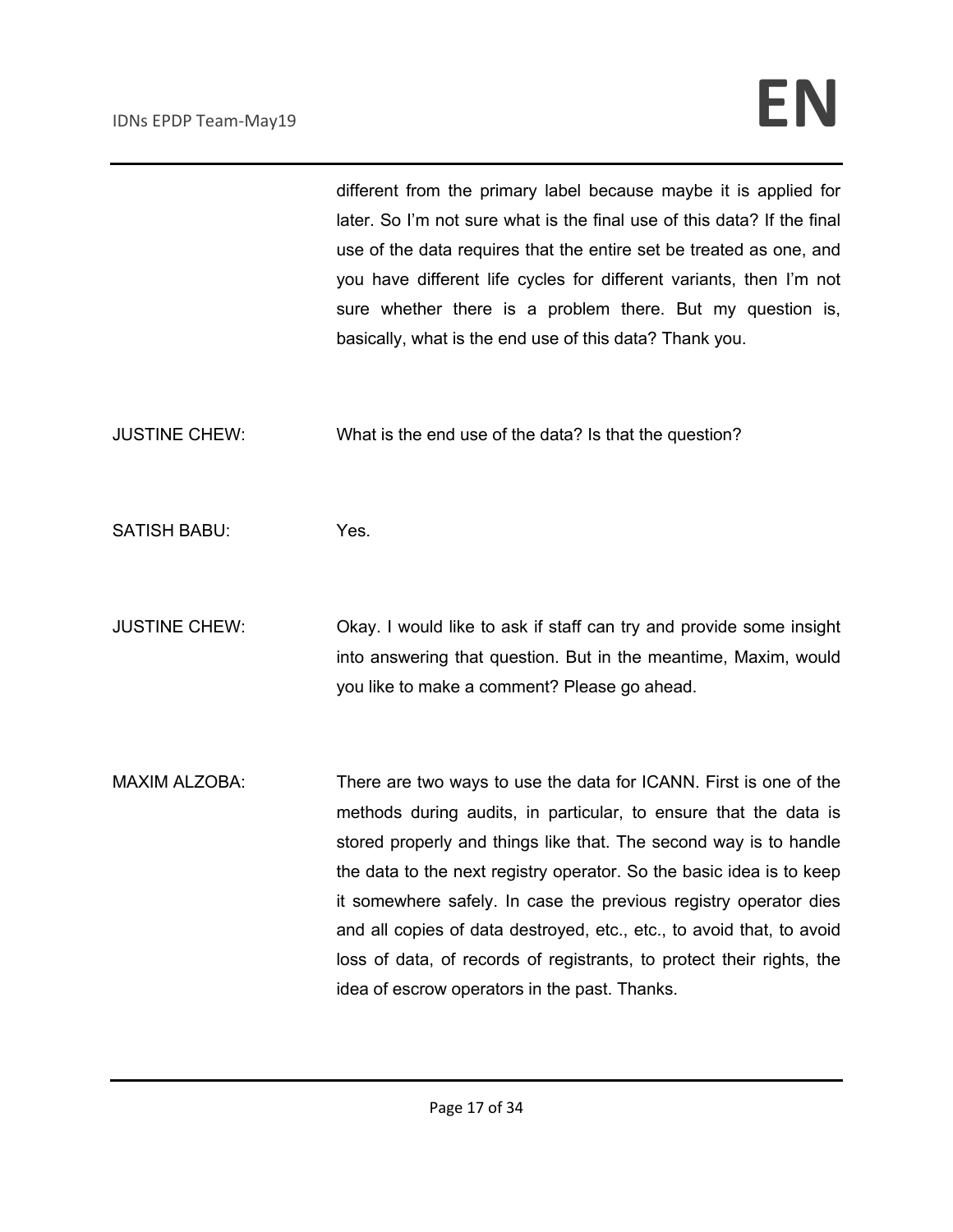- JUSTINE CHEW: Thank you for providing that explanation, Maxim. It's always good to have contracted party reps in the team. Donna, please go ahead.
- DONNA AUSTIN: Thanks, Justine. I think Maxim's right. This is about ensuring that the data is available in circumstances where something goes astray with the registry operator. But I wanted to pick up on something that maxim said in his previous comment, and I think the question for us here is that the registry operator can decide who their escrow provider is. And I think what's probably important for us here is that the registry operator has the same escrow provider for the data to the primary TLD and the associated variants. So I think we've agreed to one Registry Agreement so it seems logical to me that there would be just the one escrow provider, but perhaps we need to make that explicit. I don't know how others feel about that, but I think it was a fair point raised by Maxim that the registry operator can choose its escrow provider, and I think in the case of a TLD and its variants, that it should be the one escrow provider. Thanks.
- JUSTINE CHEW: Thanks, Donna. I noticed Maxim is also saying that having the same escrow operator makes it easier from a technical perspective as well. So yeah, I mean, as I said, I think the answer to me at least looks obvious. But yeah, I'm happy to hear views in support or views in opposition. Michael, you have your hand up. Please go ahead.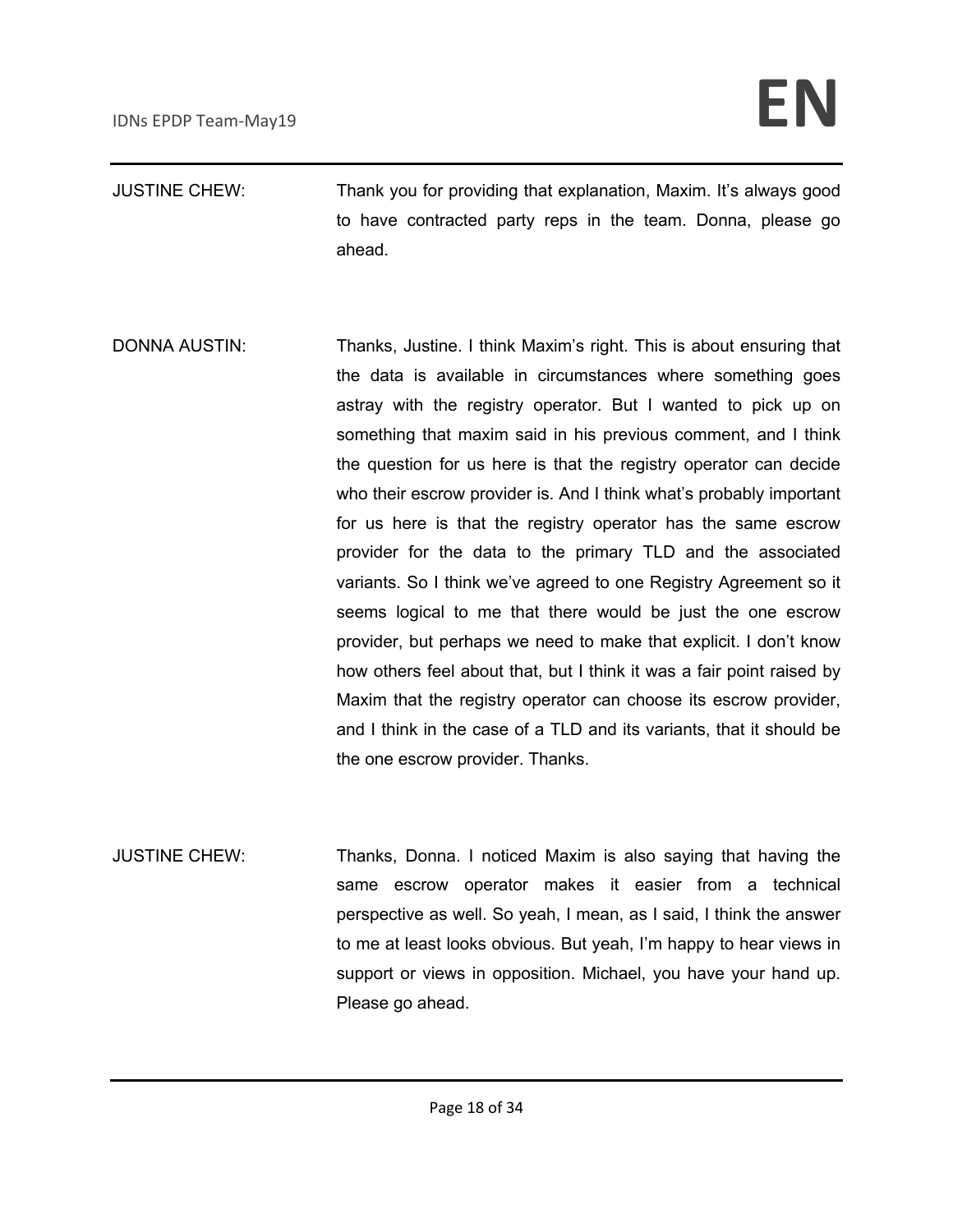- MICHAEL BAULAND: Thanks. I also agree that it should be a single escrow operator. As Maxim says, it's far easier from a tech perspective. But I'm just wondering, will it be a single escrow file for the TLD and all its variants, or should it be one escrow file for each of the variants? Is that something that we need to decide? Is it something that someone else decides? Thanks.
- JUSTINE CHEW: Yeah. My gut feeling would be that it's an implementation issue, but I'm happy to stand corrected. Does anyone want to weigh in on Michael's question? A bit quiet today. Sarmad, please go ahead.
- SARMAD HUSSAIN: So I guess from perspective again, yes, it could be something which could be discussed in implementation. But if each TLD is technically unique from a root zone perspective, it may actually be useful to consider a separate escrow file for each TLD variant. Thank you.
- JUSTINE CHEW: Thank you for that input. Maxim, I see your hand up.
- MAXIM ALZOBA: The current design is each TLD has to have a separate escrow contract. It means, for example, if you have an organization with two TLDs, you have two escrow contracts. And in this situation,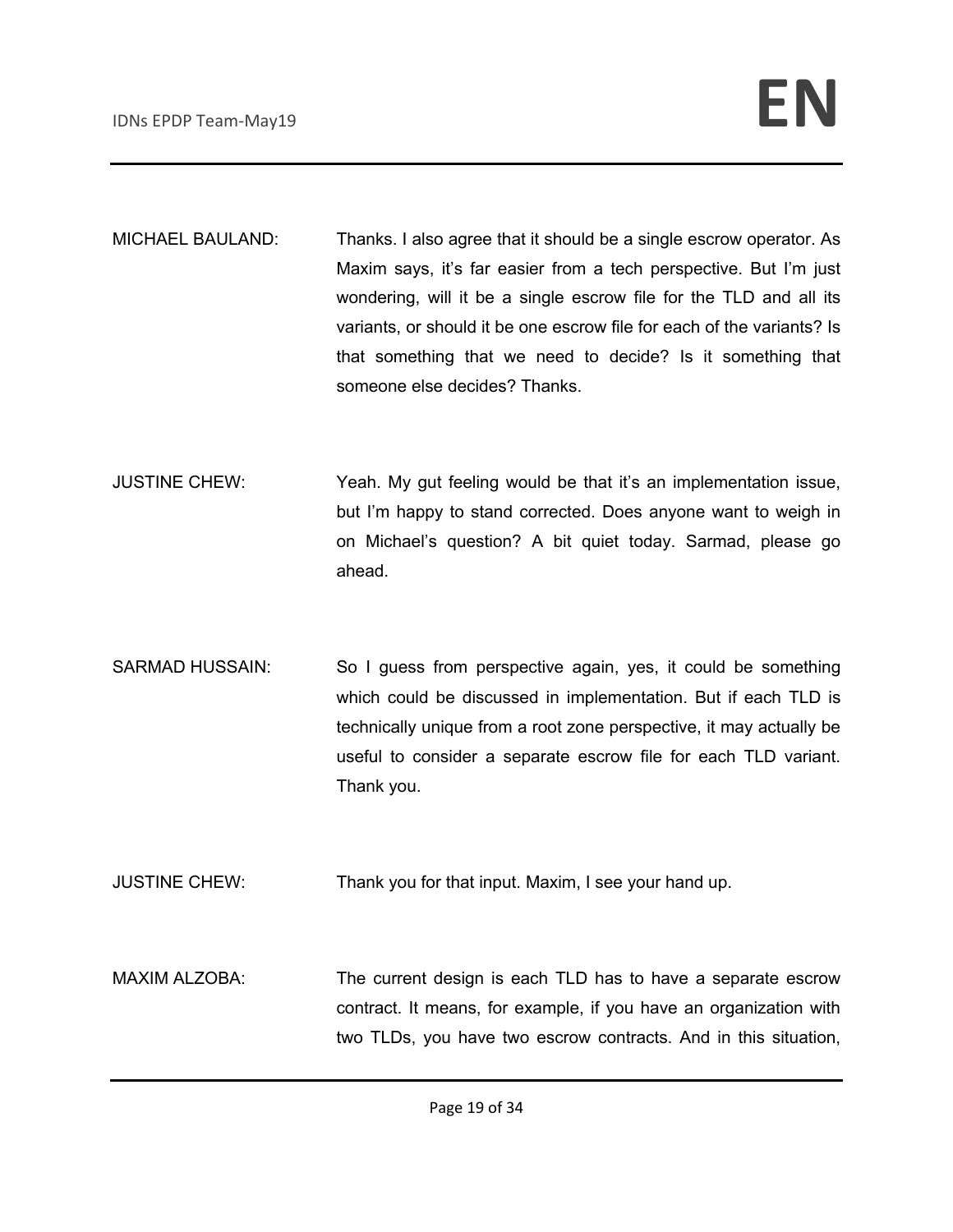it's the number of contracts for the same set of variants should be with the same escrow operator. There are separate escrow files. Nothing bad in it, it works. And we shouldn't mingle with the process, trying to squeeze all the data of all variants into the single file. Basically, it's just a small files on SFTP. Thanks.

- JUSTINE CHEW: Yes, that makes perfect sense, Maxim. Thank you. Why would you want to force anyone to merge files into a single one? It also makes sense from integrity point of view, if one file fails—hopefully not—then that failure shouldn't affect another file per se. Michael, I see your hand is still up. I'm not sure whether there's an old hand or a new hand.
- MICHAEL BAULAND: Actually, it was an old hand but I just remembered something so I might as well use the opportunity, if I may.
- JUSTINE CHEW: Go ahead, please.
- MICHAEL BAULAND: In the escrow definition, there's a special field for variants, it's an NNDN. I'm wondering if a registry runs their TLD variants in such a way that, for example, whenever you register a domain under the main TLD, you automatically get assigned the same labeled under the variant TLDs, they might want to use this special NNDN element to report their variants. In which case, they probably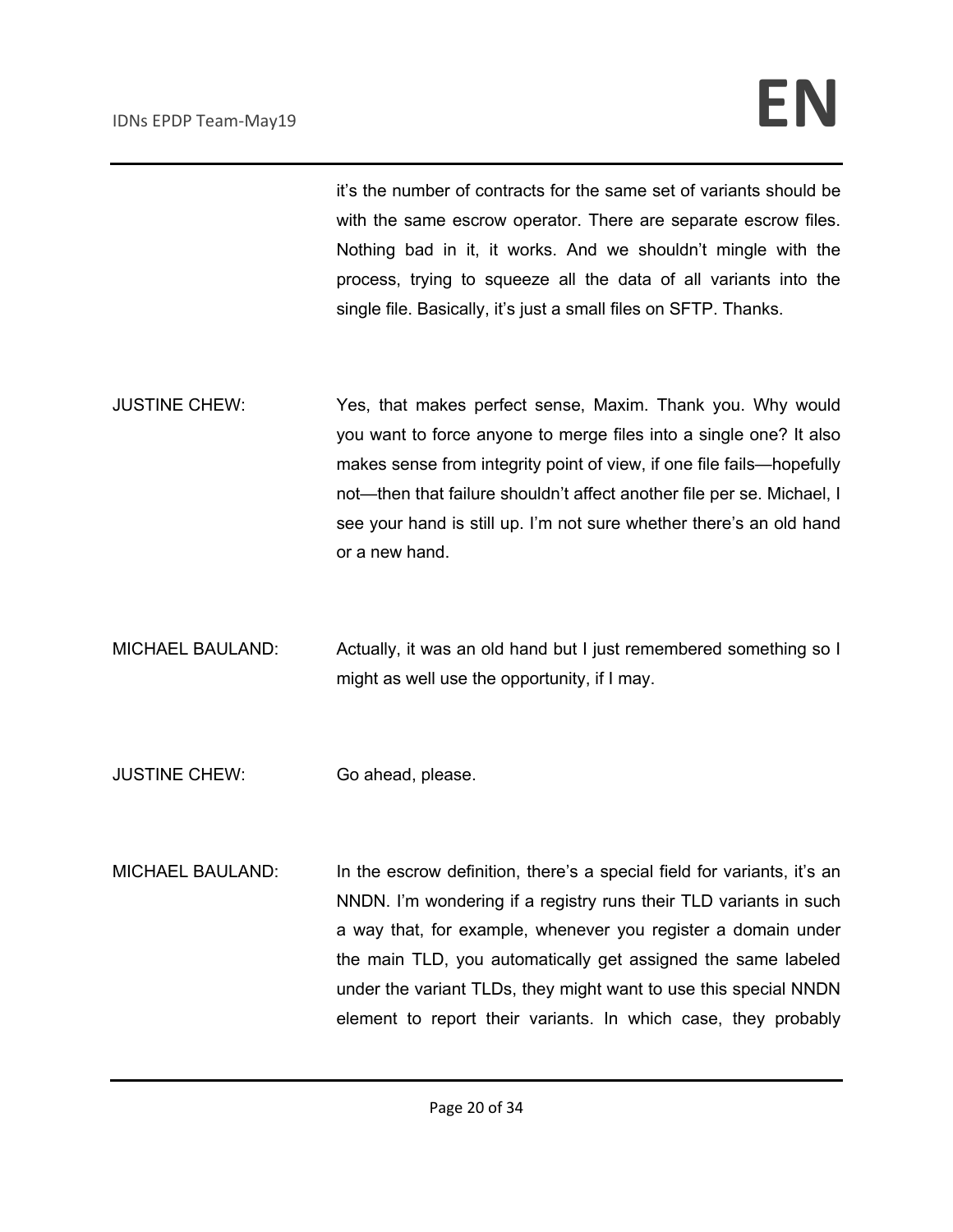## IDNs EPDP Team-May19 **EN**

would need to have a single escrow file. I don't know if that's really an actual use case or just a very hypothetical and whether we need to discuss this or whether it's something that the registry just decides for themselves. I just wanted to mention that. Thanks.

JUSTINE CHEW: Thank you, Michael. I have to confess that going a little bit above my pay grade, really. I don't know whether it's worth actually having us address that particular issue per se. I wonder if we can generate something in terms of implementation guidance just to cover the bases in terms of keeping the current practice or having separate data escrow files for each TLD. Thoughts, anyone? The recommendation that potentially comes out of it, it would be that we don't see any major changes to the current practice even if it's one Registry Agreement for all variants and each variant has to have its own data escrow. And just to make sure that each data escrow provider is the same for the variants in the set. I hope I got it right.

> Okay. Any other comments? Okay. I got an agree from Zuan. Zhang, thank you. We seem to be going along quite quickly today. Right. Steve, was any more discussion needed on this particular topic or charter question?

STEVE CHAN: As far as I understand, this was the—yeah, that was actually the conclusion of the discussion or at least the conclusion of the slides. And it seems like you recounted what could be the shape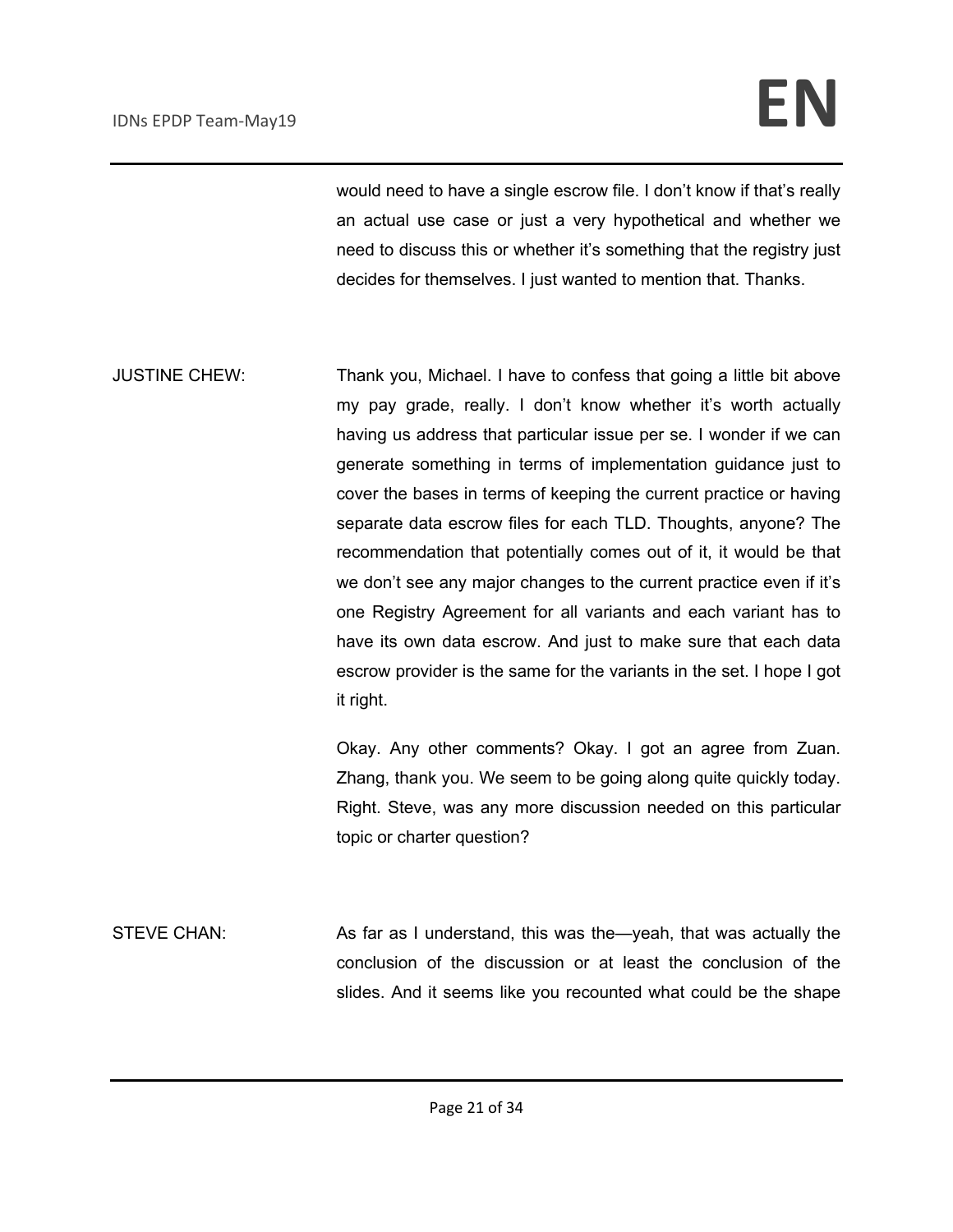of some preliminary recommendations on this question. Yeah, nothing else in the slides.

- JUSTINE CHEW: All right. Thank you. I wish I had the ability to be bit more articulate in summing up things. So I'm a little bit feeling under the weather a little bit. Anyway, if that being the case, then we have time to cover the additional item on the responses from the CJK Generation Panels. So can I have an indication of who's going to take us through this? Is it you, Steve?
- STEVE CHAN: I am the lucky person again.
- JUSTINE CHEW: Okay, great. Go ahead. Thanks.
- STEVE CHAN: I've already hinted to Sarmad. He wants might want to jump in here because some of the elements in here are, like you said a second ago, above my pay grade as well. So definitely looking for help.
- JUSTINE CHEW: Okay, no worries.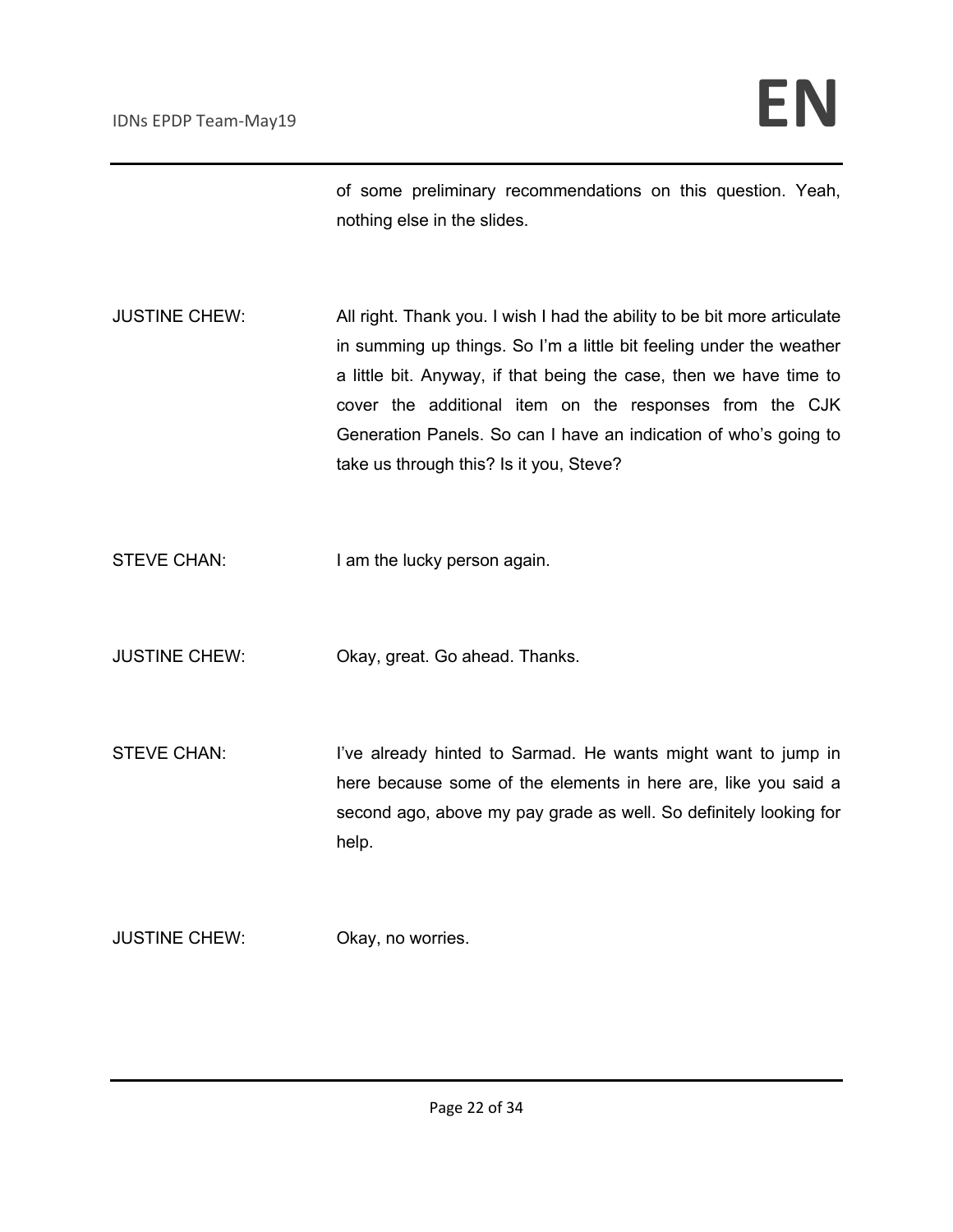## IDNs EPDP Team-May19 **EN**

STEVE CHAN: Thanks, Justine. So the reminder on the question here is that this is in relation to charter question A7. It's about single character TLDs. So what happened, of course, you'll all recall is that we sent a short questionnaire to the Chinese, Japanese, and Korean Generation Panels. And so what we're doing here is we're taking a quick look at the summarization of the responses that were provided. I think the important context here is that these are sort of preliminary responses that are, I guess, in advance of more detailed work that they might undertake, relay to the questions that have been asked to them. So with that, we can take a quick look at what they've said so far.

> The first question was to help us understand whether or not all the CJK characters or the Han characters are actually ideograms. As a reminder, the SubPro recommendation said that it must be an ideogram or ideograph to be able to be applied for as a single character gTLD. So, in summary, the response from Chinese, Japanese, and Korean Generation Panels was yes, they're all ideographs. So it's a pretty simple summary of the responses. Any questions? Of course, Sarmad, obviously, if you want to add anything along the way, please do. All right. It seems like that one's pretty simple.

> So the next one—and this is where I guess it goes above my pay grade because it goes into linguistics elements that I'm not fully versed on. So the question here to the GPs was whether or not they can identify a subset of Han scripts that would be allowed for single character gTLDs. But alternatively, whether or not it might be possible or maybe easier to develop criteria by which Han characters should not be allowed because they have confusion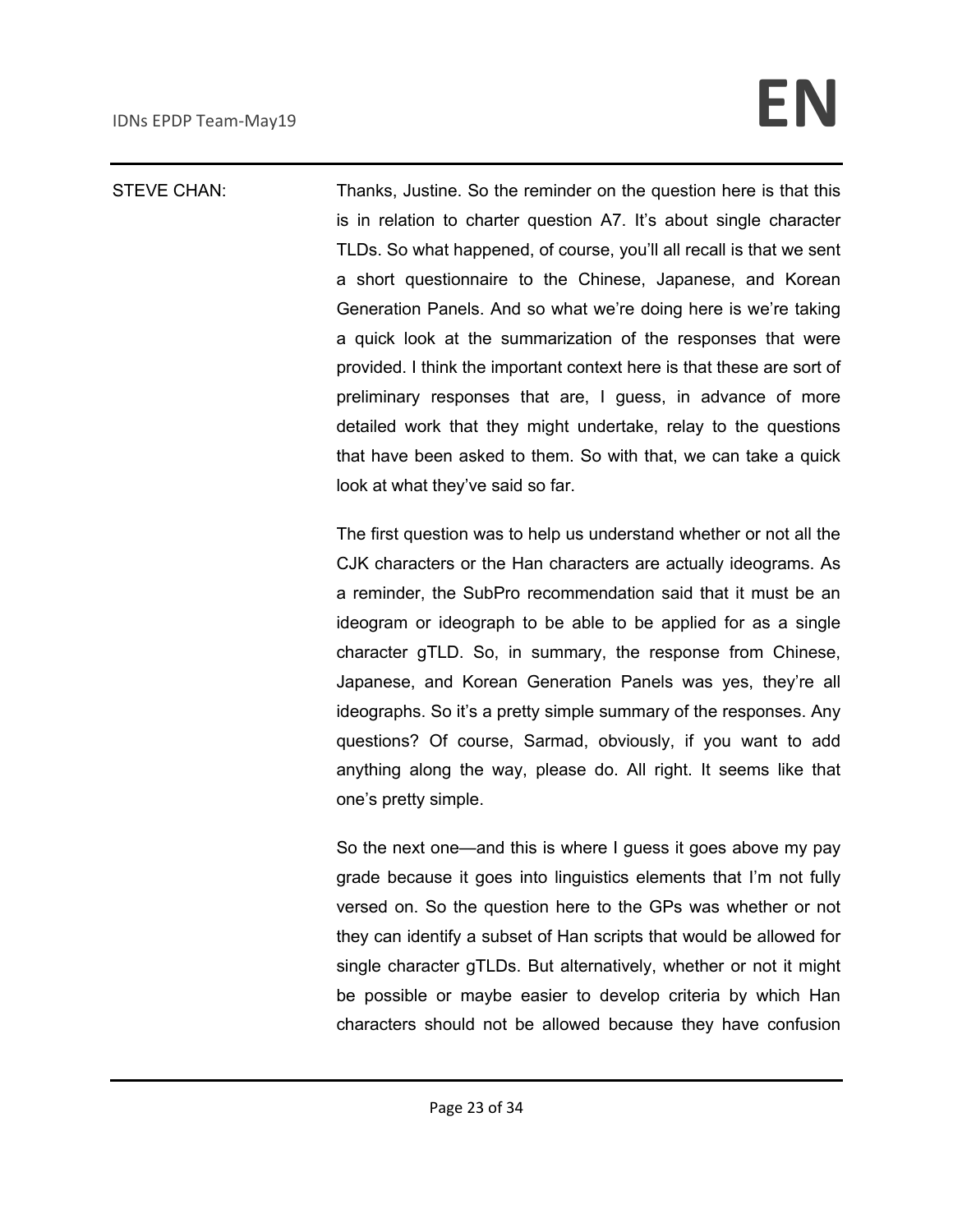risks that rise above commonplace similarities. So it's either a specific subset that can't be allowed or maybe more appropriate and maybe easier to identify criteria that helps identify things that are single character strings that should not be allowed.

Then there's also a question about coordination between the three GPs to help answer this question to be able to develop that criteria. So the preliminary responses from the Chinese chair, it's difficult for coordination but I think there's still a willingness to try. That's the first part of it. He also stated that the development of the rule set was intended to try to reduce the possibility of confusion. So that's kind of inherent to the Root Zone LGR already is, I think, the understanding.

Another point here was that in many cases, it would be a family name or geolocation that what would be most appropriate or most likely to be applied for as a single character gTLD. Then I think something that we've touched on here is that there are some characters that do not seem applicable or appropriate for single character gTLDs because they are base radicals rather than full characters, which I understand they're sort of a foundational part of a more complex character, and that this is exactly where I get out of my element beyond my pay grade. So, Sarmad, please feel free to save me on that one. But essentially, they don't have a full, meaning they're intended to be sort of a building block for larger character. So therefore, they would not make sense as a single character TLD. So that's the Chinese response. Any questions or additions from folks?

All right. So the Japanese GP response. They say it's safer to disallow Han characters that are defined as visually identical to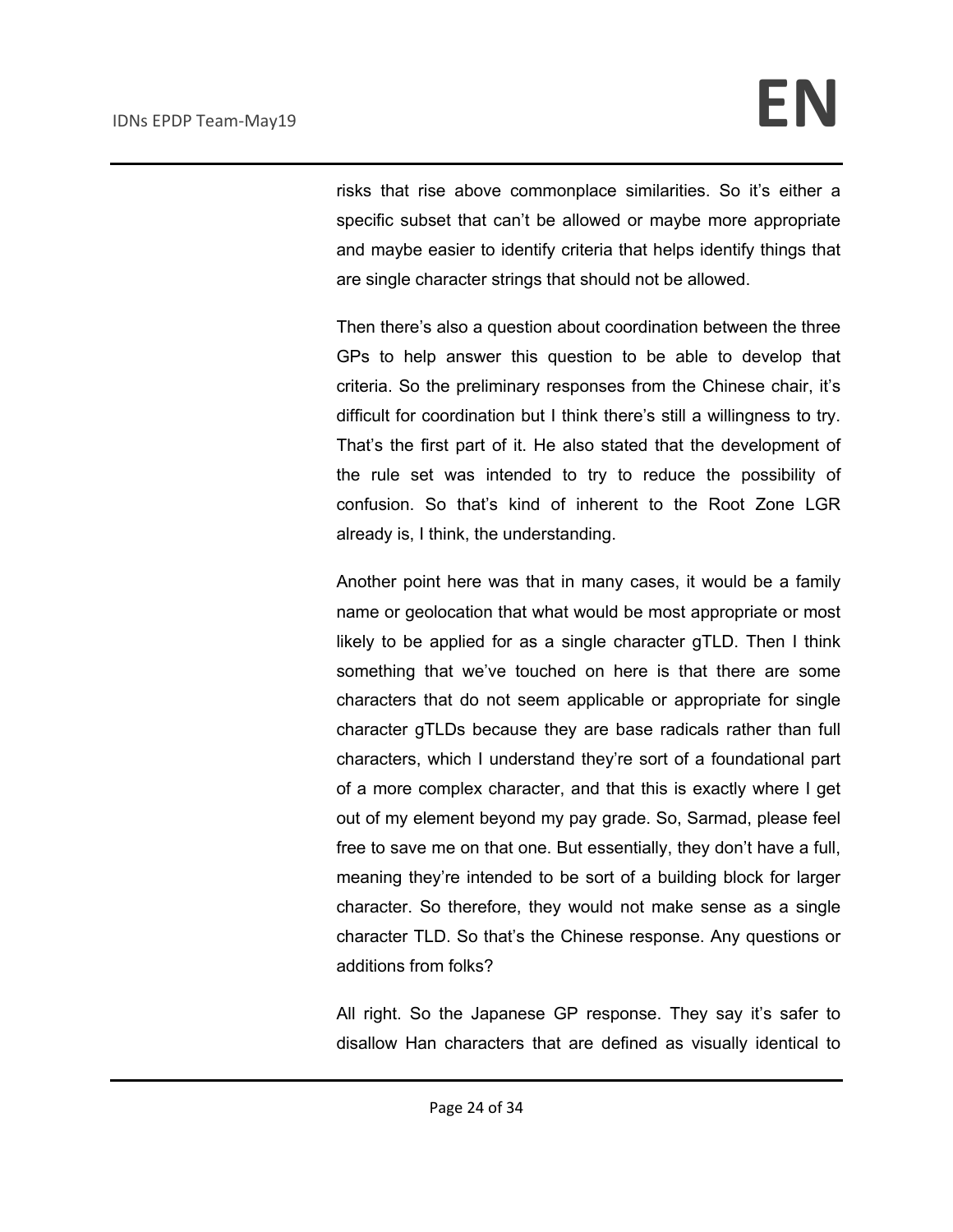Kana characters in Japanese, but is ultimately up to the Integration Panel and ICANN to decide. So this answer trends more towards identifying characters that should not be allowed, so the disallow criteria. It's a pretty short response.

Then lastly, the Korean GP response is that several Hanja characters have the same pronunciation and there may be risk for confusion. And then they note their willingness to participate in further discussion. Presumably, that's about the coordination with the other GPs. And then I guess the reminder I would make is that these are preliminary responses with an eye towards future coordination work to develop more full answers. But these are just the preliminary responses from the GP chairs. Any questions or comments about this? Sarmad, please go ahead.

SARMAD HUSSAIN: Thank you, Steve. I probably just make a couple of observations here. I think what we're getting from the three Generation Panels is a couple of things. Some general principles. For example, one principle is that if there is a character in Han script which may actually look similar to another character in another script, example being, Han or Kanji character, looking the same as Kana characters in Japanese. There may be a motivation to not include those characters in single character TLDs because since there is no context available, there is a possibility that that single character can be interpreted as the character in the other script, which means that we are through that process, possibly at least visually allowing a TLD, which is a non-ideograph from a visual point of view, of course, from a technical point of view with ideographic code point. So, that's one, for example, principle.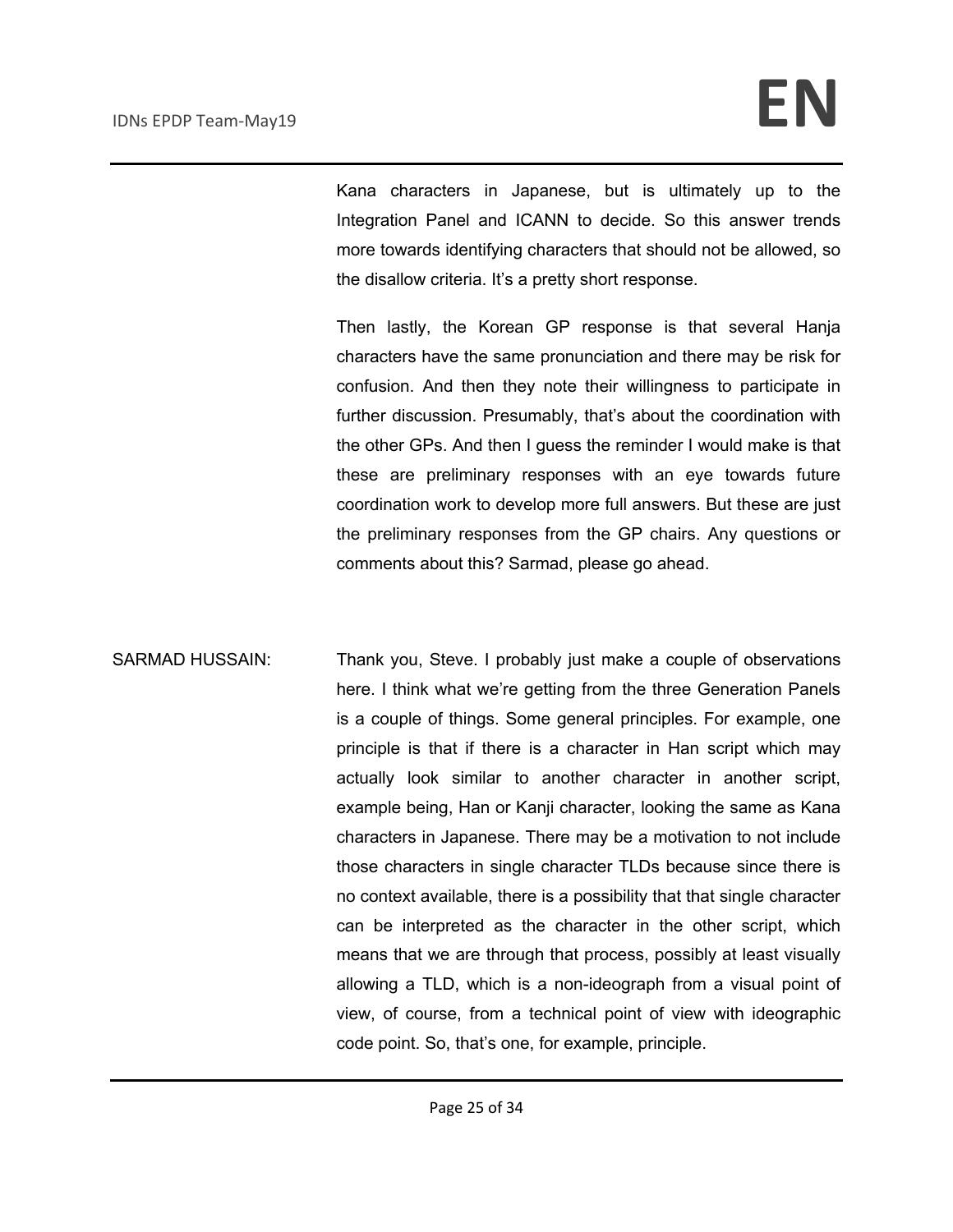In the Japanese case, I think there was one more point which is not included here. There's a second principle which is also common with Chinese that there are some other characters which may not qualify for single character TLDs for various reasons. One reason provided by Chinese case is that there are some basic radicals which don't have a semantic meaning. So they're not really ideographic in that sense.

So the other example, which is not here but shared by Japanese, was their iteration mark. Iteration mark means, of course, that it says that the character before it should be repeated. So it has to come after a character, it cannot come by itself, because then you don't really know what is being iterated. So you shouldn't really make a single character TLD with an iteration mark. So that's another kind of principle which is coming out.

Korean case is a little more challenging because in addition to visual sort of string similarity is largely motivated by visual sort of analysis. But they are now, I guess, going into pronunciation, which is not entirely visual. So that's sort of a discussion which I guess we need to have. Also the GPs need to have that whether such a criteria should be eligible for string similarity cases or not.

So those are, I guess, some of the points, looking at it from a big picture point of view. And to conclude what this also means is that there is really work which needs to be done by the GPs by these communities, as well as perhaps GNSO, this IDN EPDP Working Group to either document the principles or document the data or a combination of both to guide the string similarity review process. Thank you.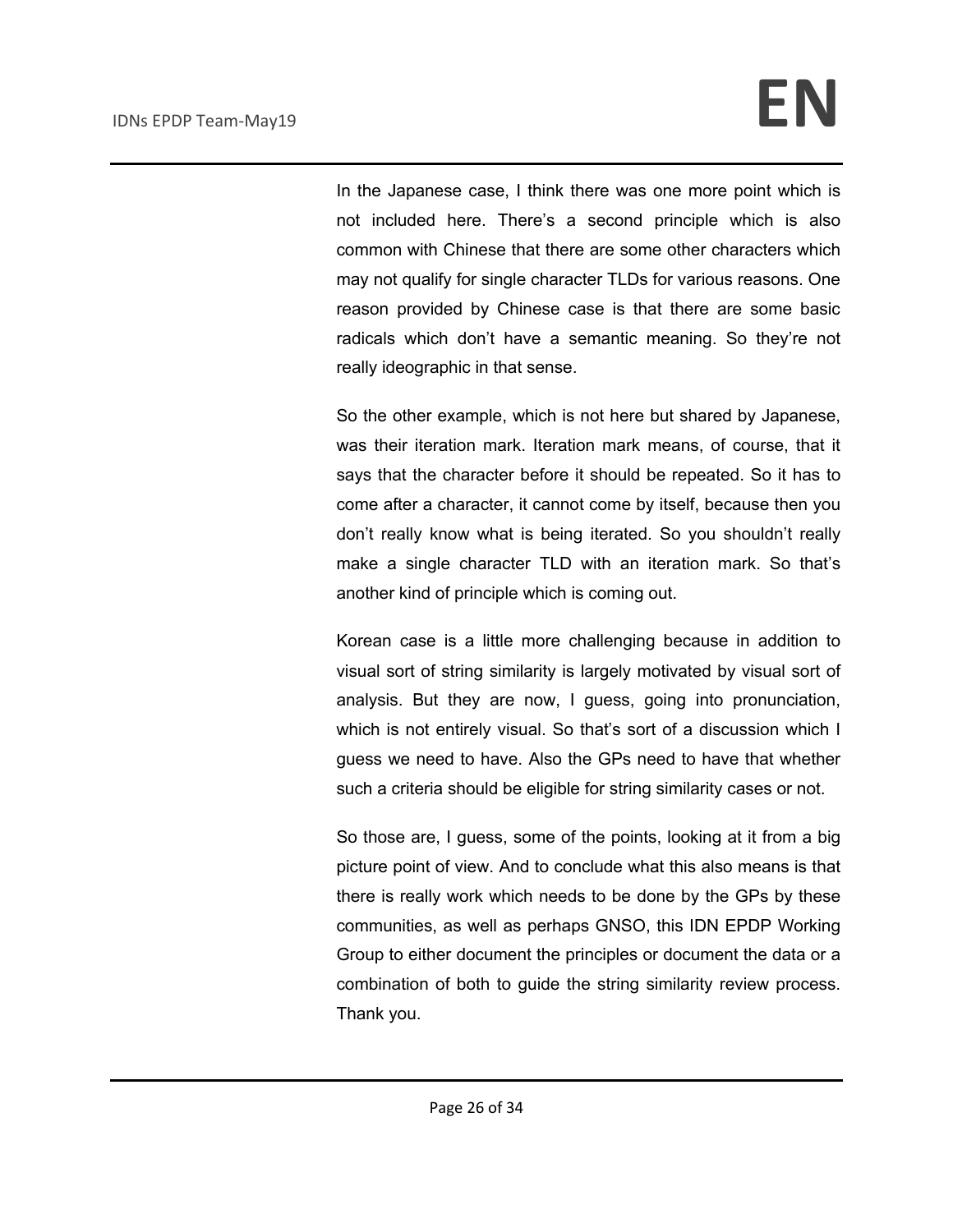| <b>STEVE CHAN:</b>   | Thanks so much. Sorry, Justine. Go ahead.                                                                                                                                                                                                                                                                                                                                                                                                                                                              |
|----------------------|--------------------------------------------------------------------------------------------------------------------------------------------------------------------------------------------------------------------------------------------------------------------------------------------------------------------------------------------------------------------------------------------------------------------------------------------------------------------------------------------------------|
| <b>JUSTINE CHEW:</b> | Sorry. Sorry, I forgot you were running the-                                                                                                                                                                                                                                                                                                                                                                                                                                                           |
| <b>STEVE CHAN:</b>   | I'm happy to turn it back to you, Justine. Anyway, I was just saying<br>thanks for your wisdom and linguistic expertise, Sarmad. That's<br>helpful to me at least.                                                                                                                                                                                                                                                                                                                                     |
|                      | I think there's just one last slide. This was about whether or not it's<br>possible for the three GPs, Generation Panels, to reconvene and<br>conduct the work mentioned above in which they have at least<br>opined on preliminary, and then level of effort. So there was<br>actually only one substantive response, it was from the Chinese<br>GP. It was a six-month period would be needed to generate a list<br>of allowable single character strings. That is means a conservative<br>approach. |
|                      | That was the entirety of the responses so far. Again, repeating,<br>this is really preliminary because of this last question. It's<br>envisioned as plenary responses in the context of a longer set of<br>work that would be needed. So with that, now we'll turn it back to<br>Justine. Thanks.                                                                                                                                                                                                      |
| <b>JUSTINE CHEW:</b> | Thank you, Steve. So my question would be based on these<br>preliminary responses. Do we have enough information to go back                                                                                                                                                                                                                                                                                                                                                                            |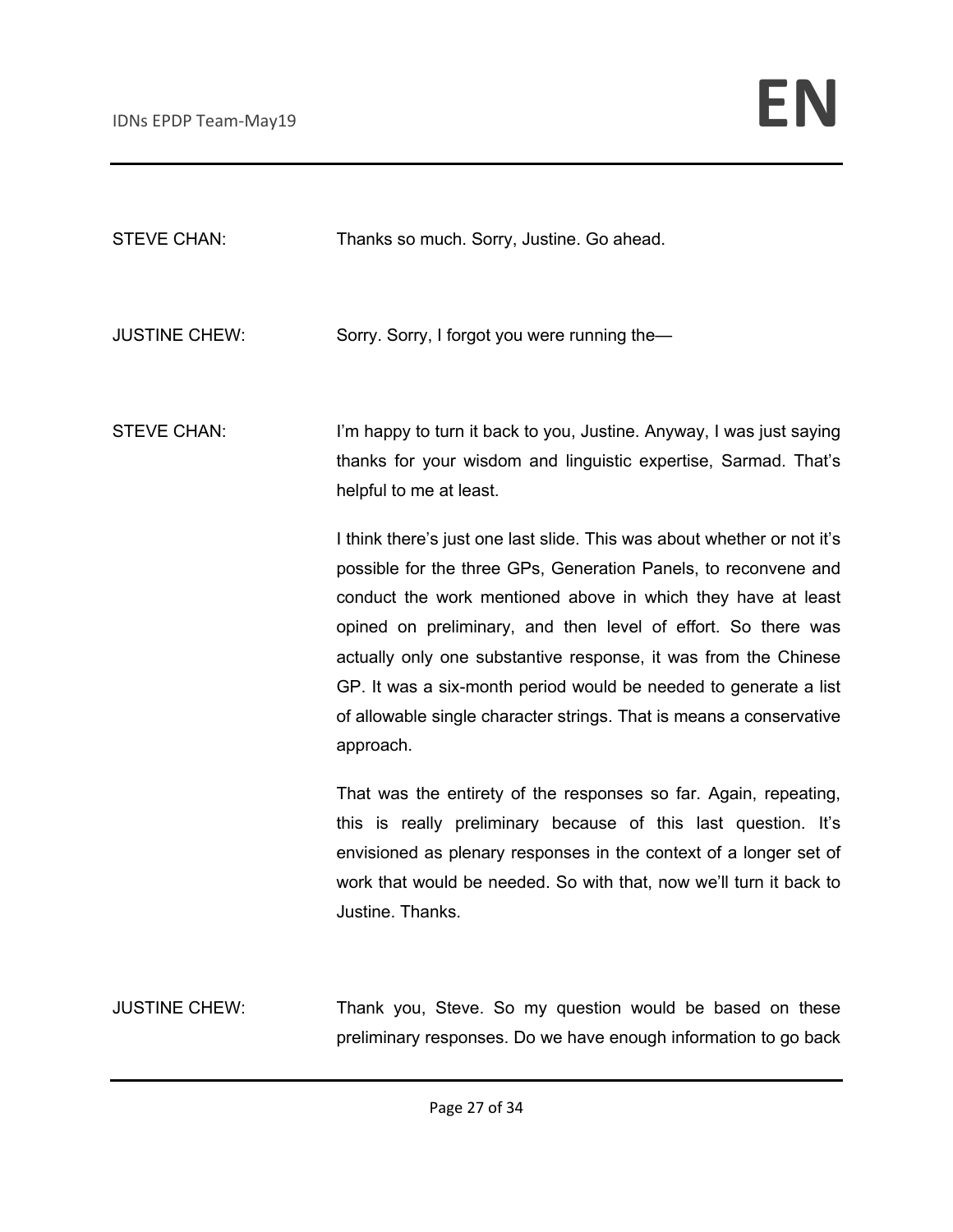to charter question A7 and answer part 2? Satish, I see your hand up.

- SATISH BABU: Thanks, Justine. My answer to that is that we seem to have part of the solution or the answer to that question, but I don't think at this time we have the full picture or the process by which we can arrive at the answer because we don't have the response on the third question. I do have a comment, however, on the fact that the Japanese GP has pointed out the role of the Integration Panel. Since that's where these three get merged, they must be surely aware of some of these issues. And I was wondering if we should involve that group as well, in addition to ICANN and the GPS. Thanks.
- JUSTINE CHEW: Well, I'd like to redirect that question to Sarmad, if I may, because he would be the best person to answer in regards to GPs and IP. Sarmad, please.

SARMAD HUSSAIN: So, IP is certainly knowledgeable and they will certainly have an opinion. So it may be useful to get their input as well. But that's, of course, up to the IDN EPDP Working Group. Thank you.

JUSTINE CHEW: Thank you, Sarmad. Does anyone have an opinion about the suggestion raised by Satish to contact the IPs? Do people feel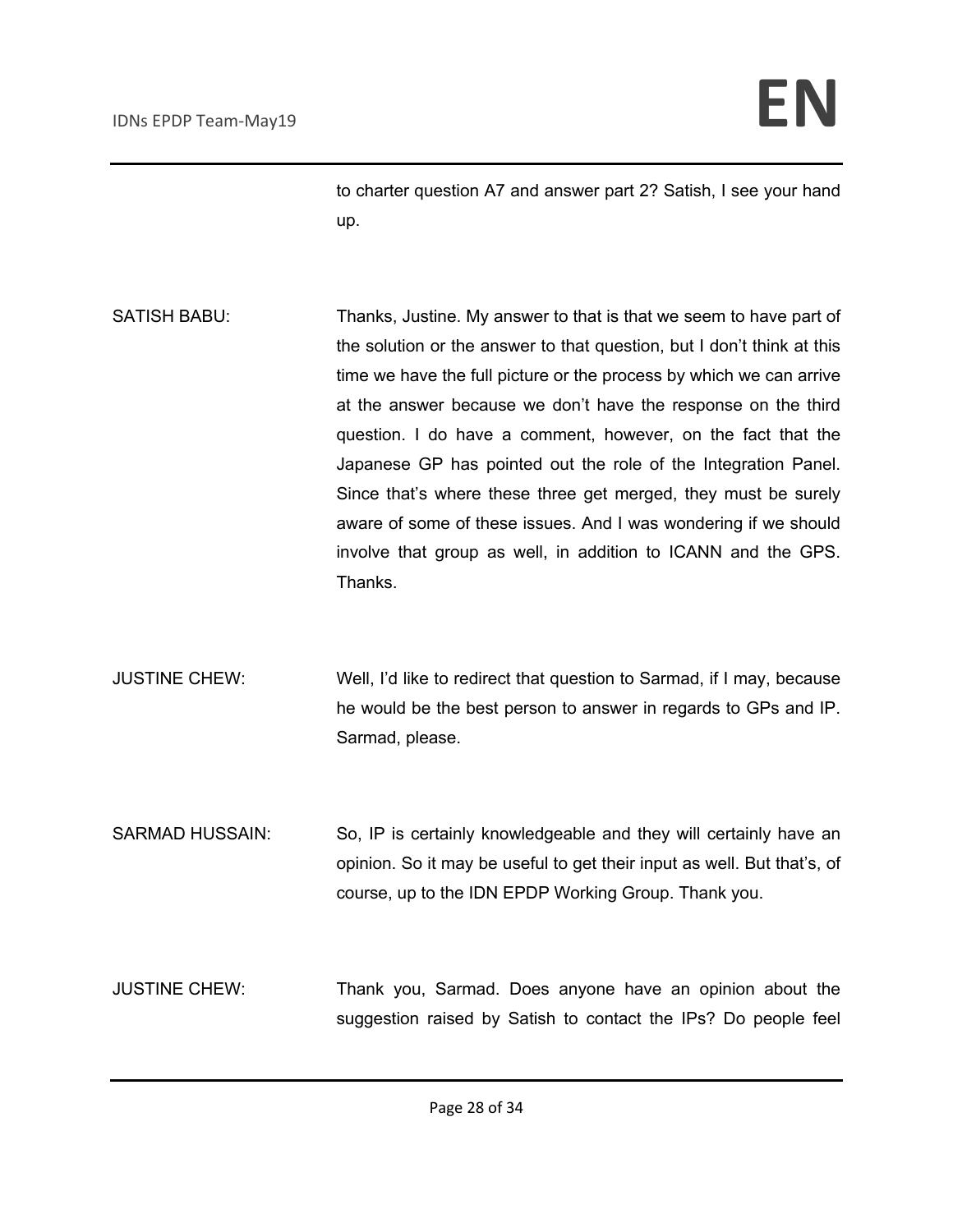## IDNs EPDP Team-May19 **EN**

there's a strong need to contact the IP to do a similar outreach to the IP, similar to what we've done with the CJK GPs? In the meantime, I'm also trying to think about how to handle the fact that, although it's preliminary responses and I get the sense that the work can be done by the GPs, but apart from I suppose what the chair of the Chinese GP said, six months, we don't really have a proper indication of whether the work to come up with a mechanism or criteria is definite per se. So I'm wondering whether we can consider having an implementation guidance or even recommendation in principle—this is just thinking out loud—to support the efforts of the CJK GPs, and perhaps there's a role for the IP as well, to go ahead and come up with this, develop the criteria in order for the evaluation to be done prior to the next round so that there is a mechanism by which the evaluators can rely on to evaluate whether a particular application for single character TLD is allowable or not. Can I have some inputs from people, please? Steve?

STEVE CHAN: Thanks, Justine. Steve, I would just maybe suggest another way to look at this or approach this is that the EPDP now has these preliminary responses from the 3 GPs. There's an indication at least that they seem to be willing to work on the topic and willing to work together even if it might be a little bit difficult. So one of the plenary outcomes of this discussion, it could be that yes, indeed, the EPDP wants to request the GPs to undergo the more detailed work rather than just these preliminary responses, and then with the knowledge that it's going to take a little bit of time. But basically, the conclusion could be that the EPDP team likes the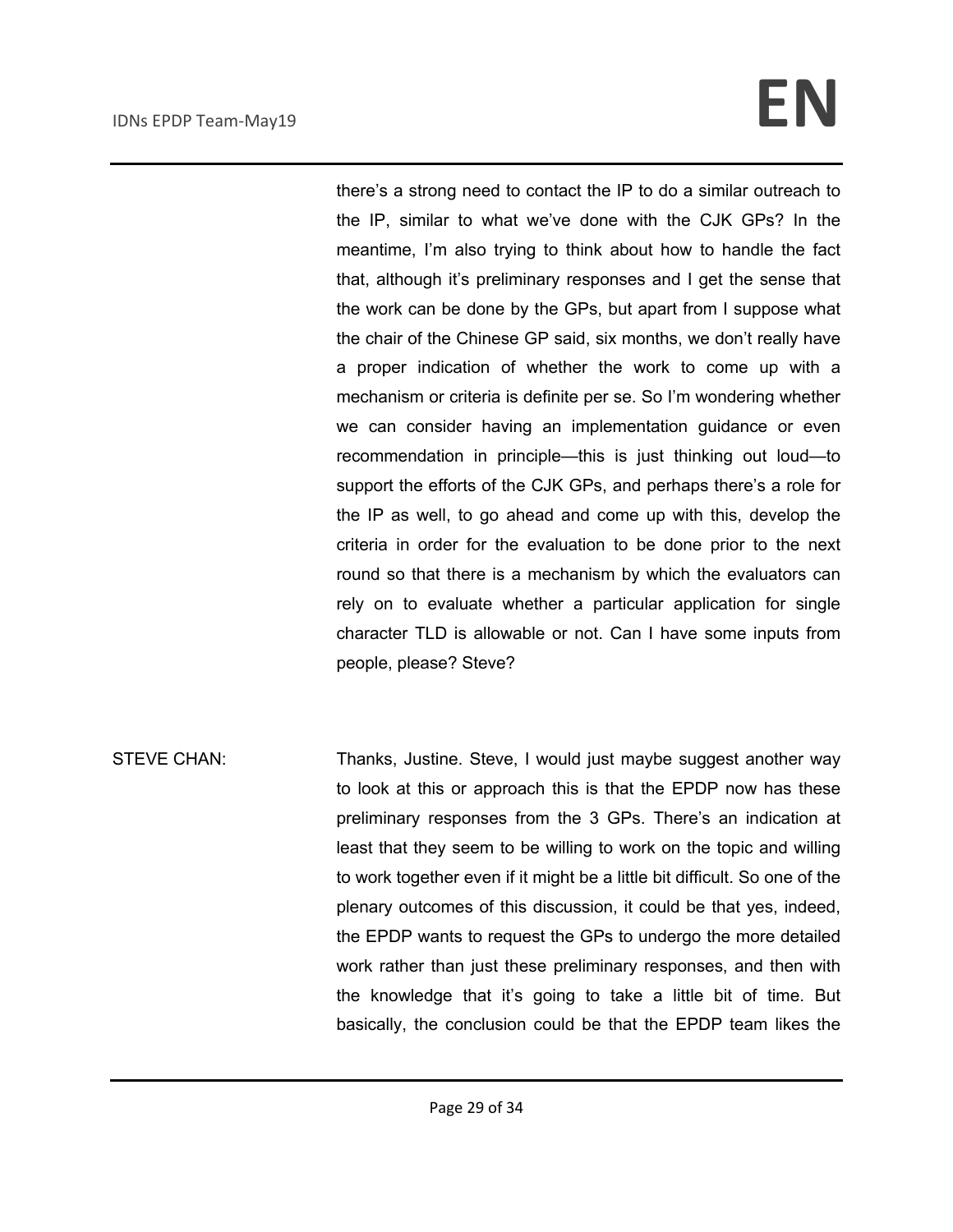## IDNs EPDP Team-May19 **EN**

preliminary direction of the analysis but is now requesting the three GPs to undertake a more rigorous analysis work to be able to develop full answers and possibly the criteria. So with that, I'll actually stop there and you run the [inaudible]. Sorry.

- JUSTINE CHEW: No worries. It's nice to have suggestions to the team for them to consider how to move forward on this. Sarmad, please go ahead.
- SARMAD HUSSAIN: Thank you. I agree with Steve that the possible way ahead is to actually go back to GPs and request them to conduct that extra work. But when reaching out, I think it may be useful to make it clearer what is, I think, needed or the scope of the work is. I guess the question is that is pronunciation, for example, a factor in determining confusability between two Hanja characters. I guess a question is that something EPDP Working Group should decide or would decide, or is that something which should be left to the Generation Panel? So some of this discussion, I guess, also would be helpful here so that when we reach out to GPs, we reach out with a clearer scope of work. Thank you.
- JUSTINE CHEW: Right. Okay. So I'm wondering whether this is something that folks want to provide an input on. My personal inclination would be—I don't claim to be a linguistics expert in Chinese, Japanese, or Korean, so matters of linguistics I think is best left to the GPs per se. Does anyone object if staff and leadership were to go ahead and develop something to progress the outreach to the three GPs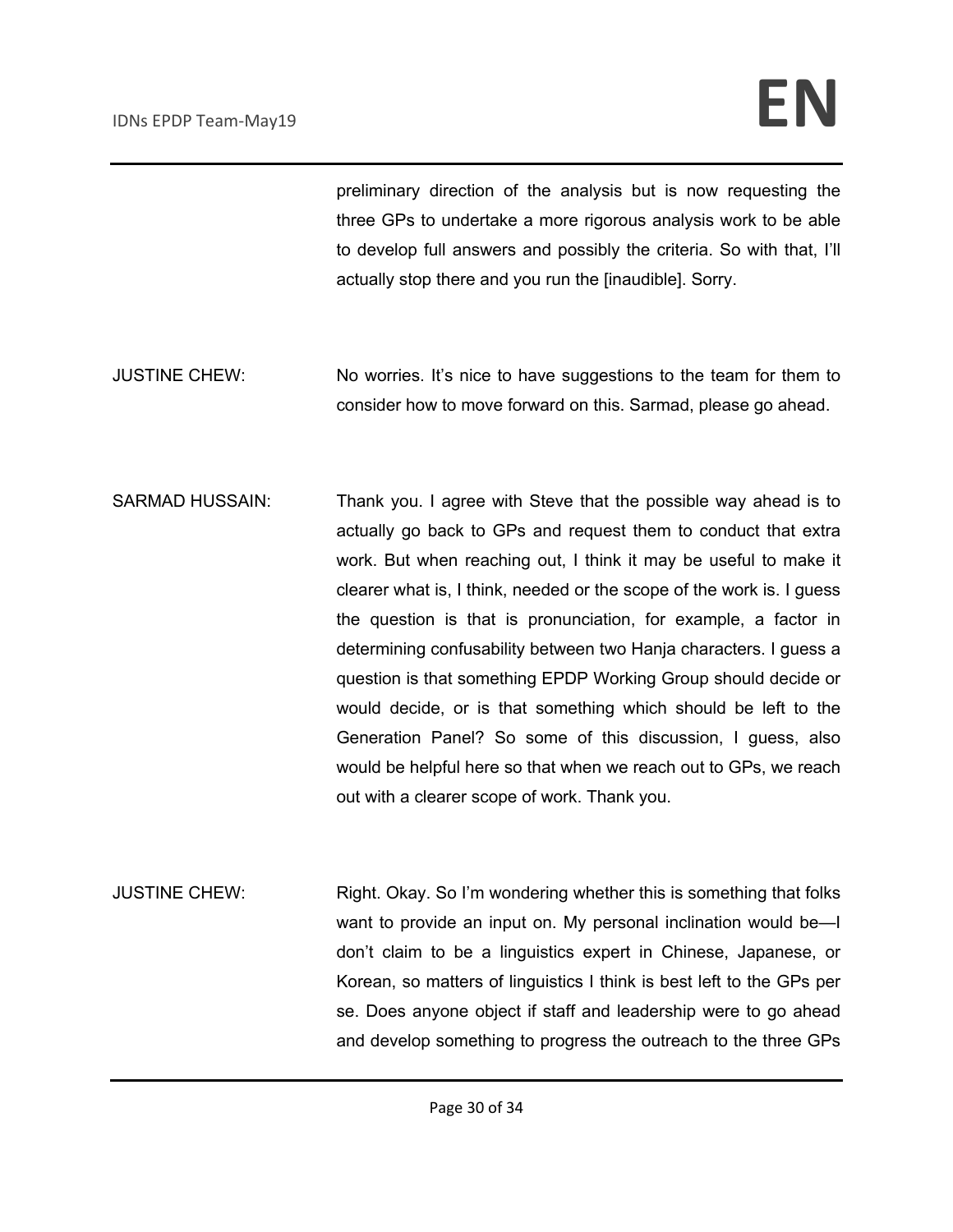based on what Sarmad has outlined, and Steve has outlined as well? Hadia, please go ahead.

- HADIA ELMINIAWI: Thank you so much. I don't actually get the difference between part 2 of question two and question three. So question three asks about criteria for the evaluation of future single character gTLD applications in order to ensure no confusion, and part 2 of question two asks about the possibility of developing criteria to identify a list of characters that may introduce confusion. So part 2 of two and three are almost the same, but they're like one says, what's allowed and the other says what's not allowed.
- JUSTINE CHEW: I think it's nuanced. One says, "Is there anything that is disallowed?" And then the other part of it is, "Do you have a criteria by which somebody can use to evaluate what is allowed and what is not allowed?"
- HADIA ELMINIAWI: Yeah. But it is also a criteria. They're both criterias.
- JUSTINE CHEW: Right. Look, the thing is this outreach has gone out. I'm not sure whether it's worth debating that particular—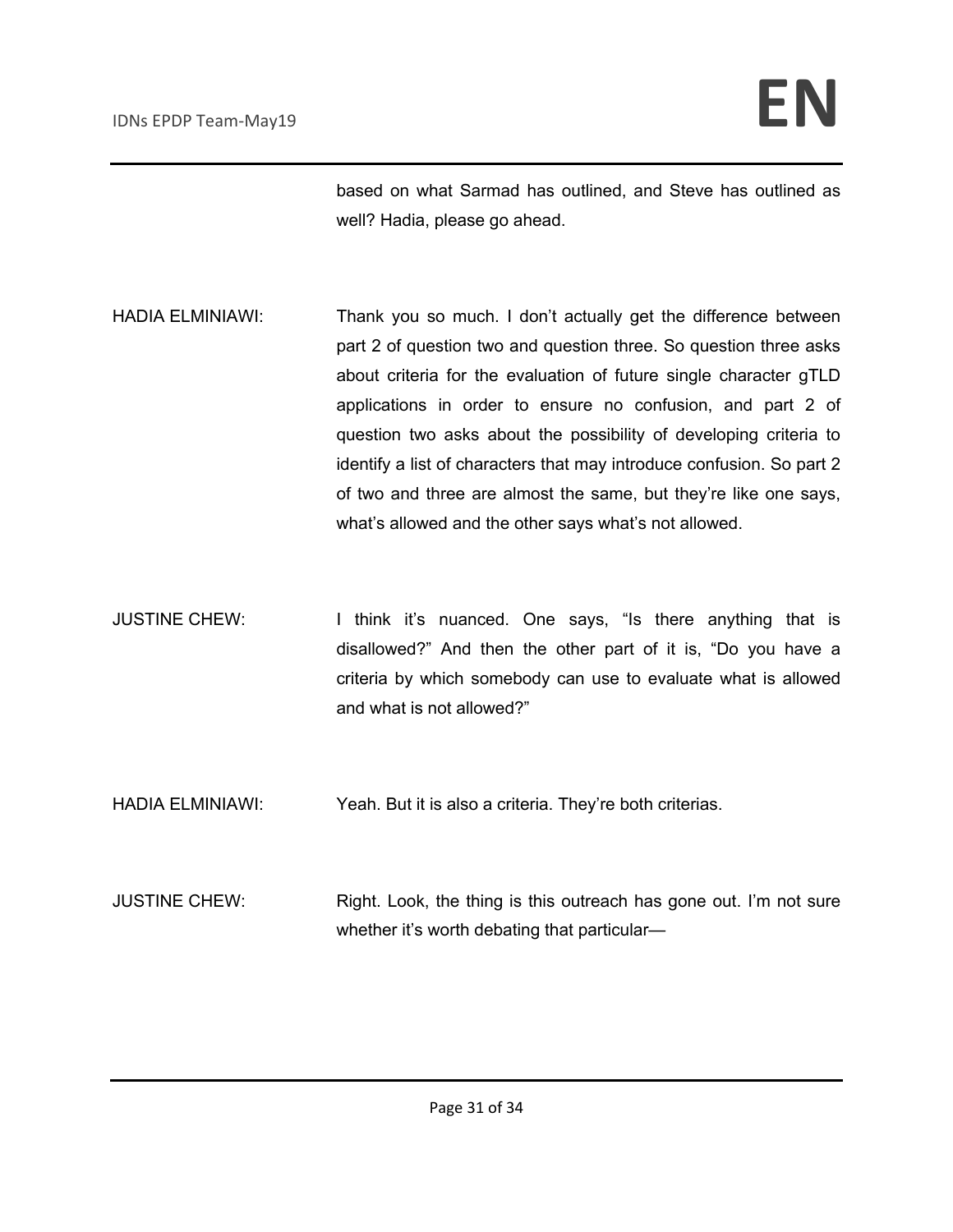| <b>HADIA ELMINIAWI:</b> |             |  |  |  |  | No, no. It's not. It's not but maybe there is—yeah. It's not, |  |
|-------------------------|-------------|--|--|--|--|---------------------------------------------------------------|--|
|                         | definitely. |  |  |  |  |                                                               |  |

- JUSTINE CHEW: Okay. What I'm suggesting now is leadership and staff have a look at what's been provided in terms of input today, and to see how we want to scope the further outreach to the GPs to elaborate on what we think they need to do. Steve, go ahead.
- STEVE CHAN: Thanks, Justine. I will attempt to answer the question. I think the difference, as Justine noted, is a bit of nuanced. So I believe the difference between two and three is that two is looking at specific list from two angles. So two is a specific list of allowable or potentially a list of not allowed, whereas three is more about general criteria that would allow for single character Han script strings to be accepted and delegated. So I think that's the difference. Two is about specific list of strings, either allowable or disallowable, whereas three is more about general criteria. Thanks.
- JUSTINE CHEW: Thanks, Steve. So back to my question. Does anyone object to the suggestion that I put forward earlier that leadership and staff have a look at how to scope for the intervention with the GPs based on the discussion today and based on the team's consideration of their preliminary responses? If anyone has any concerns about that, then please raise them. Okay. I see two "no objections". Three "no objections" and one "no concern". Okay. All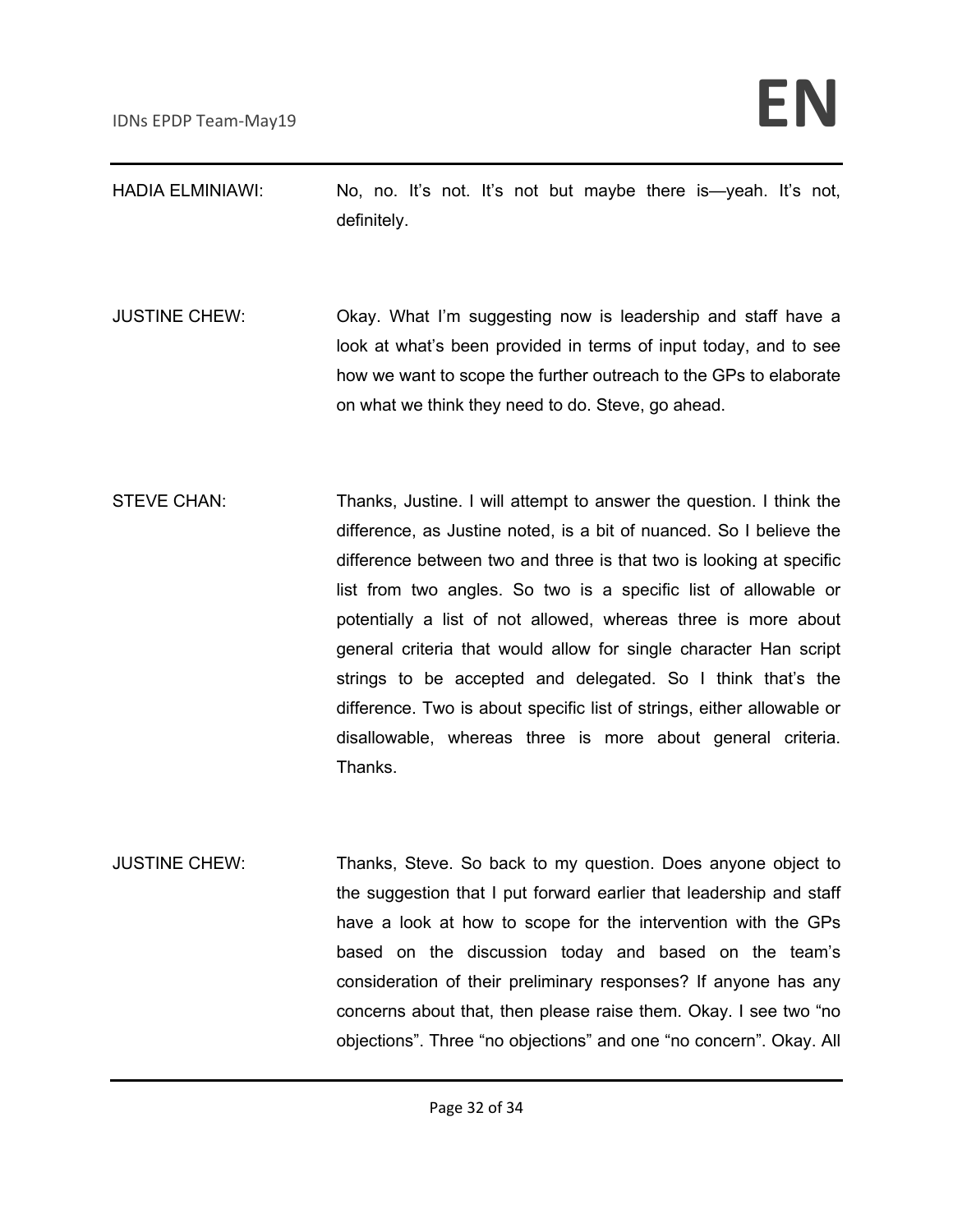right. Sounds good. Great. Thank you. I was getting a bit lonely speaking to myself. Great. So let's, let's proceed in that respect.

Okay. So we have 15 minutes left before the top of the hour. I'm not sure there's anything else we have on the agenda to cover. Can I get an indication from Steve that we have gone through everything that we have on the agenda for today?

- STEVE CHAN: That was correct. Just AOB left.
- JUSTINE CHEW: Right. Okay. Is there any AOBs?

STEVE CHAN: Nothing that we specifically identified ahead of time.

JUSTINE CHEW: Great. Yes. That's what I thought as well. Okay. That being the case, then I'm very happy to give you back 15 minutes of your time. Thank you very much for your attendance. And don't forget to submit your responses for the draft text of A7 part 1, A9 and A10. It's due tomorrow.

> I've just got a message that Devan has got some housekeeping questions. So I will turn the floor to her, please.